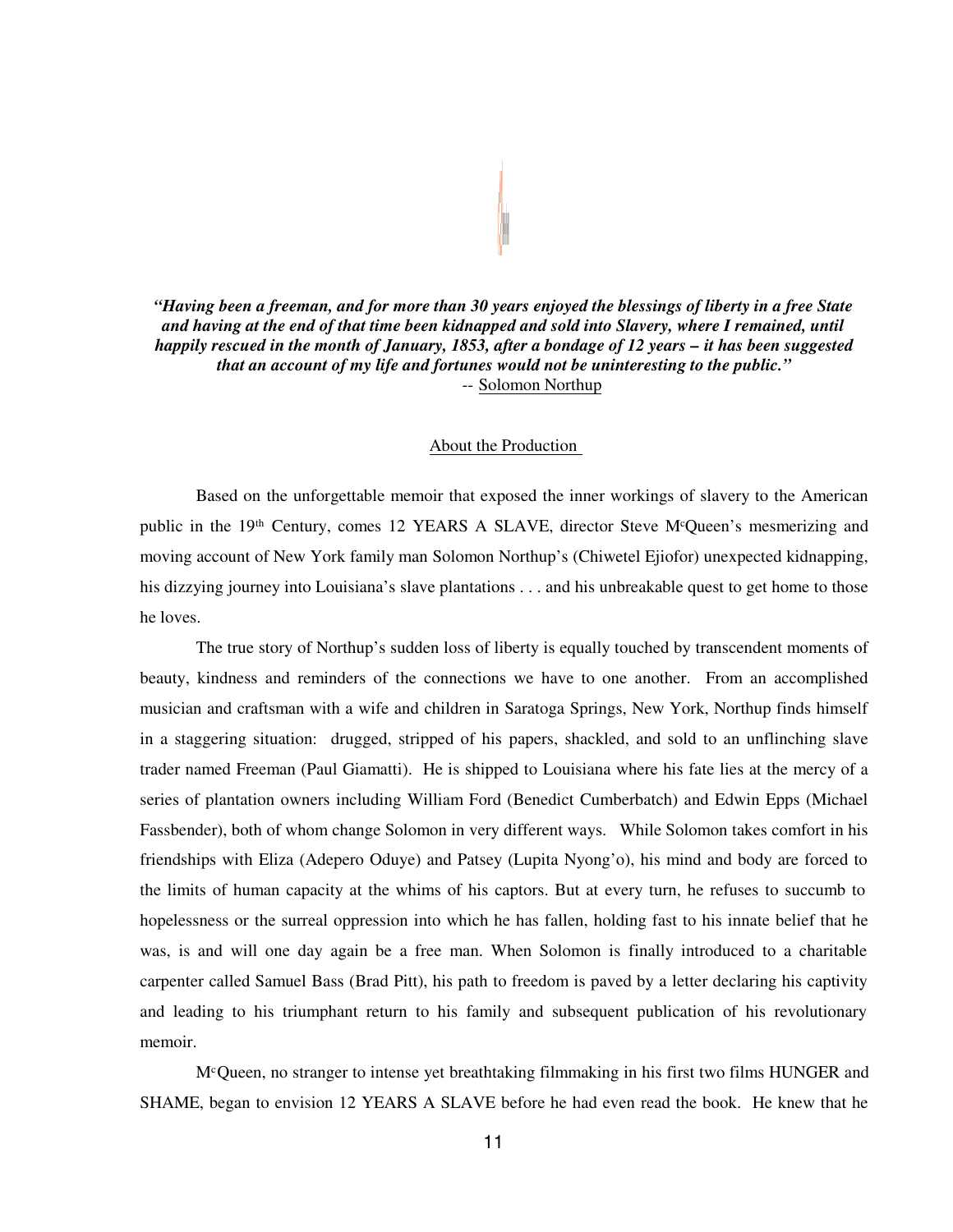wanted to explore American slavery in a way that hadn't yet been seen: from the point of view of a man who had known both the elation of a free life and the injustice of human bondage. M<sup>c</sup>Queen was aware that historically some Southern slaves had been kidnapped from Northern states, but only later would he learn that a memoir of the precise experience he was imagining already existed.

"I wanted to tell a story about slavery, and it was just one of those subject matters where I thought to myself, well, how do I approach this? I liked the idea of it starting with someone who is a free man, a man who is much like everyone watching the movie in the cinema  $-$  just a regular family guy," M<sup>c</sup>Queen recalls, "who is then dragged into slavery through a kidnapping. I thought of him as someone who could take the audience through the ghastly conveyor belt of slavery's history."

At the time, M<sup>c</sup>Queen mentioned his idea to his wife, Bianca, and it was she who found Solomon Northup's memoir, a book that had once rocked American society but was no longer well known or widely read. "My wife found the book and as soon as I opened it, I couldn't stop. I was stunned and amazed by this incredible true story. It read like Pinocchio or a Brother's Grimm tale, with a man pulled from life with his family into a dark, twisted tunnel, yet one that has a light at the end of it," he says.

M<sup>c</sup>Queen found, as many had, that Northup was a shrewd observer of people, one of the few able at that time to bring to the world the vital news of what slavery actually looked and felt like from the inside. Shocking as his story was, Northup's tale also had a contemporary feel to it, an enlivening journey of both physical and moral courage. It was a profound act of bearing witness, and at the same time, asked a question that the greatest literature asks – not just what happened but, *what would you have done?*

With 2013 marking the 160<sup>th</sup> anniversary of Northup's freedom, M<sup>c</sup>Queen felt his story was especially urgent to tell right now. "This story has far more reach than anything else I've seen or read lately," he says. "I couldn't believe that I hadn't known about this book. How was it possible? Most Americans I mentioned the book to hadn't heard of it either. For me it is as important to American history as The Diary of Anne Frank is to European history– a remarkable account of man's journey into astonishing inhumanity. Everyone thinks they know about this period in American history. But I think a lot of things in this film will surprise people the way they surprised me. I felt it would be an honor and a privilege to turn the book into a film and bring this story to audiences."

Known for juxtaposing intensely emotional and sometimes provocative scenes against frames with the lush, formal beauty of paintings, the story would give  $M<sup>c</sup>$ Queen a chance to take his distinctive visual style farther than ever before – and at the same time to hone his skills as a storyteller.

And, ultimately, it was the story of 12 YEARS A SLAVE that inspired  $M^c$ Queen – a story at once shattering yet told with poignant dignity and inspirational determination. "At its core, this is a story about family and the hope of coming home to your loved ones," he summarizes.

"It's such an extraordinary story, and it's so moving. It instantly gave us the perspective we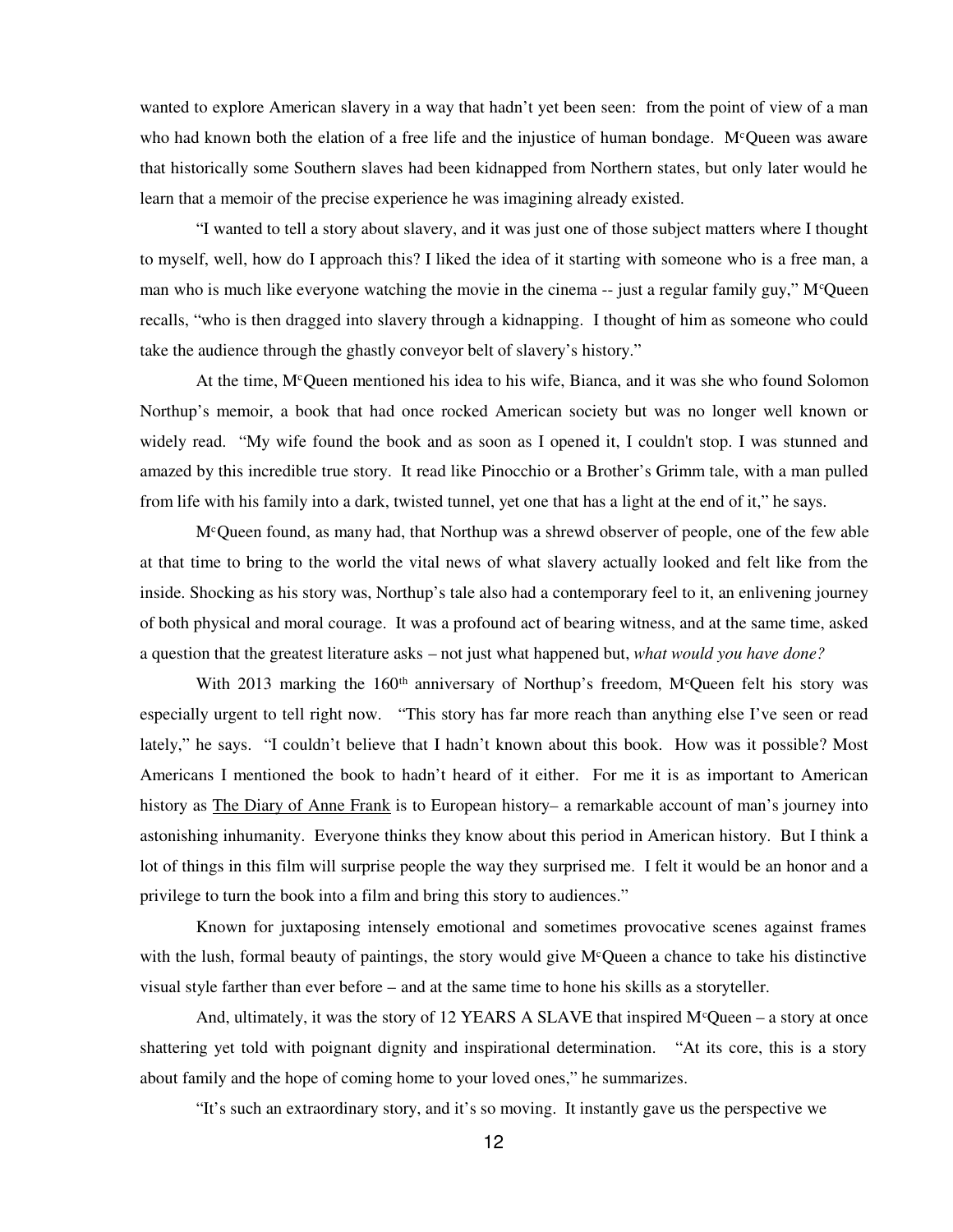wanted, a period of time long enough to really understand or investigate what slavery was, what it meant on a day in and day out basis and what it meant on so many levels," says producer Dede Gardner.

### **THE BOOK**

In 1853, the book 12 Years a Slave, an account by Solomon Northup (as told to David Wilson) of his 12 years held captive on several Louisiana plantations became a best seller of its day. The book spoke to readers on multiple levels. It opened a previously closed window on daily slave life, uncovering what it was really like to "belong" to a master, whether ruthless or seemingly gracious and benevolent. At the same time, it painted a complex picture of the moral, emotional and spiritual impact that slavery – the socalled "Peculiar Institution" -- had on all kinds of people, from slaves of diverse backgrounds to the plantation owners themselves. Most enduringly, the book spoke to the indestructible human spirit.

Written just a year after Northup regained his freedom, and nine years before the Civil War, the book became a vital part of the national debate over slavery's future and countered claims of idyllic situations made by slaveholders. Northup himself said that, by sharing his tale, and revealing the broad range of personalities and attitudes inside the plantation system, he was "determined to portray the institution of slavery as I have seen and known it."

Many were moved by his courage to not only explain what happened to him, but also to give detailed specifics. The great American statesmen Frederick Douglass, who also in 1845 published a seminal autobiography of his life having been born as a slave, said of Northup: "Think of it! For thirty years a man with all a man's hopes, fears and aspirations -- with a wife and children to call him by endearing names of husband and father -- with a home, humble it may be, but still a home…then for 12 years a thing, a chattel person, classed with mules and horses and treated with less consideration than they . . . Oh it is horrible! It chills the blood to think that such things are."

Despite the book's powerful influence, and its importance as a historic document, 12 Years a Slave nearly disappeared. It went out of print throughout much of the  $20<sup>th</sup>$  Century. Indeed, it may have been lost completely if it hadn't been for historian Sue Eakin who in 1968 restored Northup's memoir and brought it hurtling back into the public conversation about civil rights. Eakin validated the book by carefully documenting that Northup was a real person who had undergone everything accounted for in the memoir. Since then, the book has become one of the most highly regarded of slave narratives, but it has never fully entered contemporary cultural consciousness.

Director Steve M<sup>c</sup>Queen wanted to make the story accessible to the  $21<sup>st</sup>$  Century and give Northup his full due as an inspirational figure. "This is a universal story yet it's also very timely, I think,"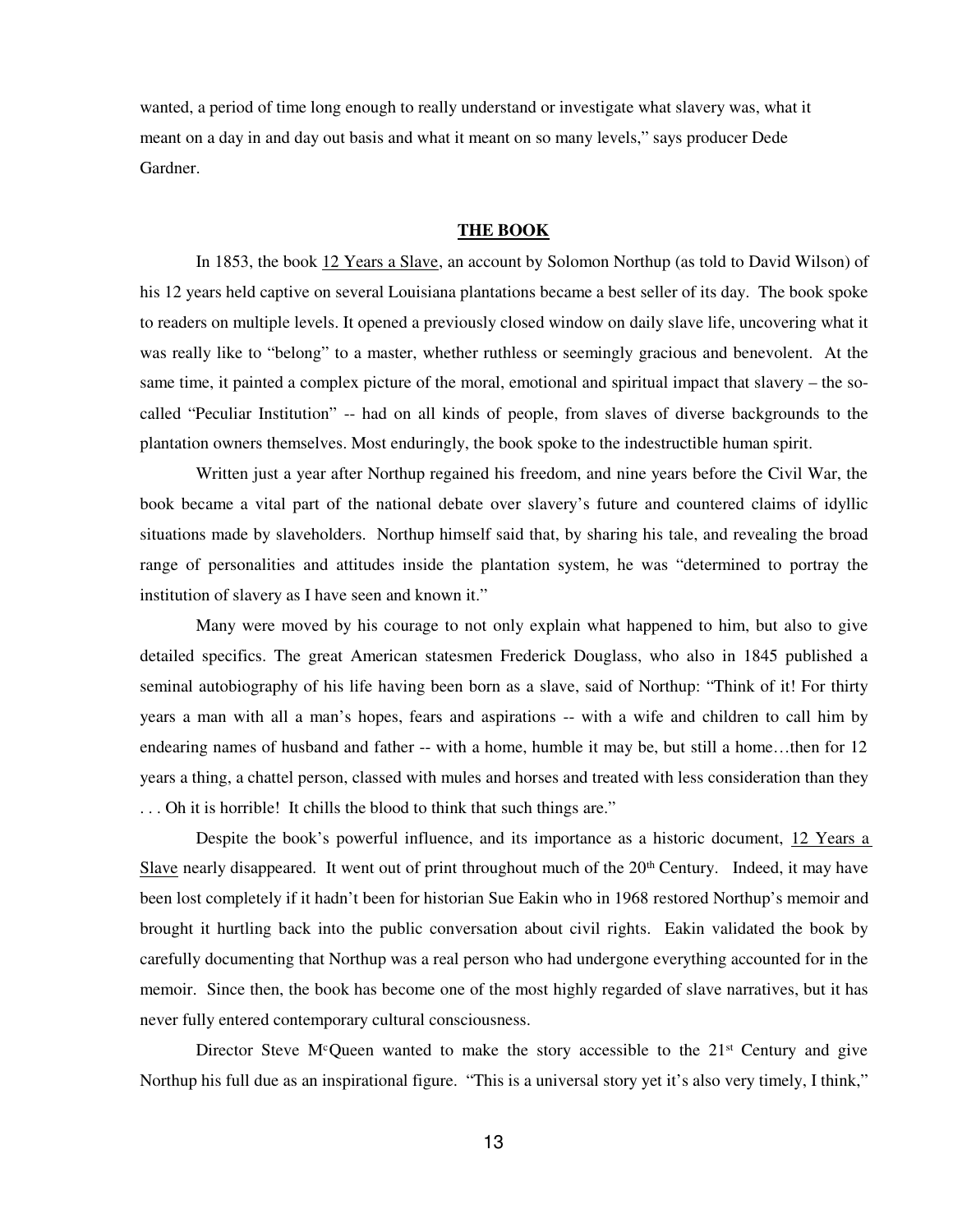M<sup>c</sup>Queen says. "Look around and you still see the repercussions of slavery every day. It's something that hasn't fully gone away. But one can look at this story now, examine it and refresh our memories about how and why things that happen today reflect the past. What makes this journey so meaningful and relevant is that every one of us is Solomon Northup. As you move through the story, you see yourself in Solomon and wonder if you would have his courage and dignity."

### **ADAPTING AND DEVELOPING THE SCREENPLAY**

To create that sense of immediacy and relevance on the screen,  $M<sup>c</sup>$ Queen teamed up with novelist and screenwriter John Ridley for the adaptation. Ridley was instantly drawn to what he saw not just as a daring account of inhuman circumstances but a story firmly in the tradition of a timeless odyssey – a long, life-altering voyage full of changes of fortune, yet focused on a man's perseverance to return to his loved ones.

"I always saw the story as a man's odyssey home. Today, anyone could jump on a plane from New York to Louisiana and back again. But when you think of that time period and someone trying to get back home – not just get back home but also get back his rights and get back his human dignity – it's such an incredibly huge physical and emotional distance. This is the story of an immense journey, and one in which Solomon Northup truly comes to understand what many of us take for granted: the privilege of being a free American." says Ridley.

Despite being set in a past century, Ridley felt the story was acutely alive. "Great stories are always immediate," he says. "Then and now Solomon is just an amazing human character."

Ridley and M<sup>c</sup>Queen began by steeping themselves in research. They explored the architecture of an American slavery system that was, in many ways, a harbinger of the global economy and that over time developed its own massive and brutal infrastructure. They learned about the economics of cotton – which shifted after Eli Whitney invented the cotton gin, allowing for mass production and making slavery a lynchpin of Southern business. They looked at the remarkable degree to which enslaved labor helped to build America's wealth. And they learned how slave plantations became increasingly violent and repressive, how families were broken and destroyed, in order to sustain the practice, the abject immorality of which divided the nation and became deeply rooted in its psyche.

"There were so many things we discovered about the system of slavery," Ridley explains. "When we look at slavery now, centuries on, we assume it was just one thing; that blacks worked in the field and that was essentially it. But when you have a system that suppresses the will, that is designed to dehumanize, it has to become more and more elaborate. Stories were sold to white people about why blacks should be slaves, why they were inferior and why no one should care about their rights. And then it grew at an exponential rate year by year."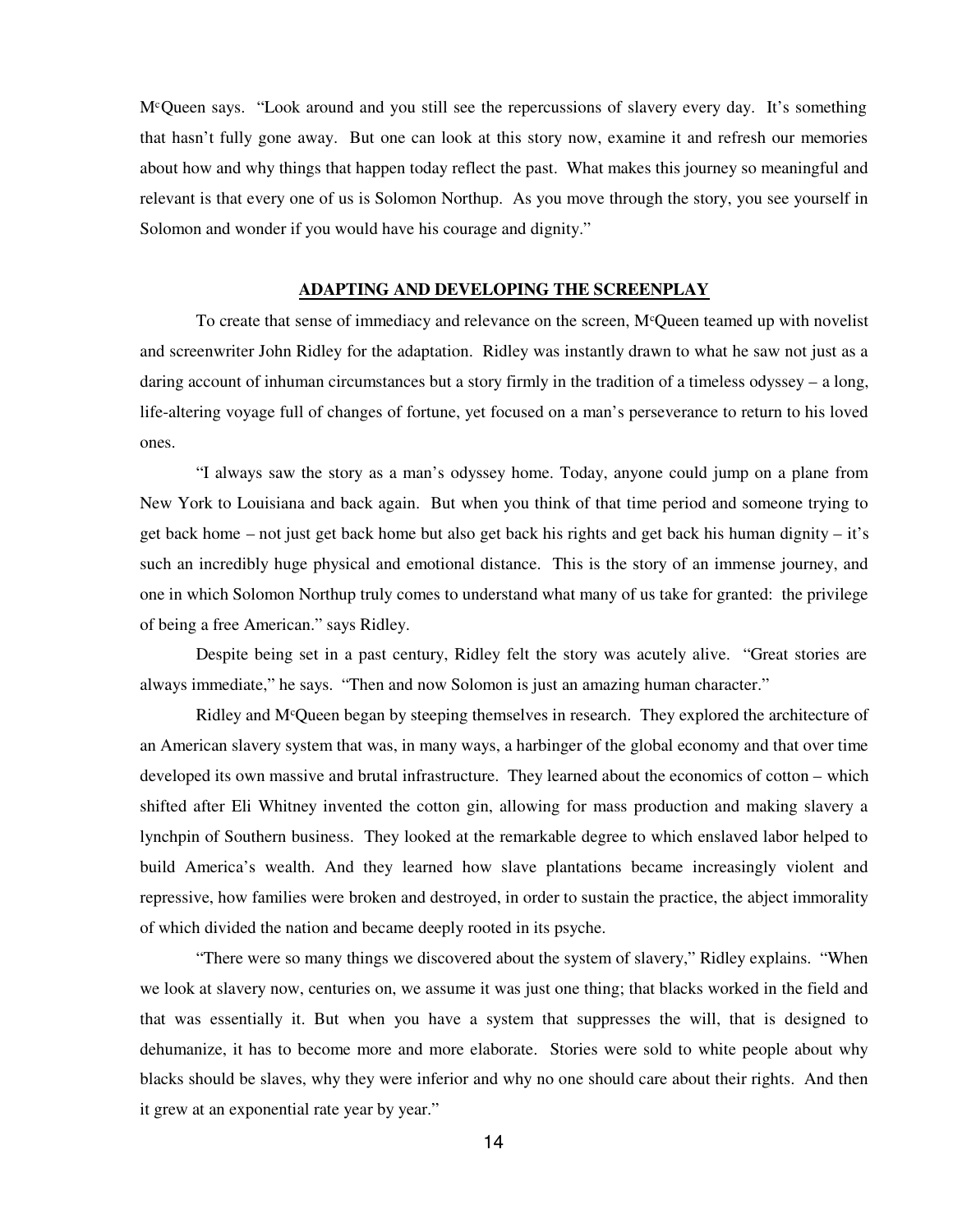There could be no flinching from what Northup went through physically and spiritually, but Ridley says the momentum of the story became how harshness keeps giving way to hope.

"The easiest thing with a story like this would be to back off and turn away from what happened," he acknowledges. "But the more challenging thing is for us to look at where we came from and know that we as a nation have come so far and have done so much. I think that gives us hope for the future. To me, this movie is all about hope, about not giving in and always believing you can overcome. That's the truth of this story for Solomon as an individual and for all of us as a nation."

Ridley hopes that the film keeps people from forgetting a past he feels must be integrated into any vision of the American future. "In some ways it's a travesty that schoolchildren are not brought up reading this book. Steve and I would like to think we are two well-read individuals, and we stumbled on this book. I would hope that after this film comes out no one has to stumble on this story."

The story's fate was helped early on when Brad Pitt and his Plan B productions came aboard. "My feeling is that without Brad Pitt, this film would not have been made," states M<sup>c</sup>Queen. "He made a real contribution as a producer because he is so full-on, direct and supportive to the filmmaker. And as an actor, even in a smaller role, he is able to do more in a few minutes of screen time that most people ever could. I'm very grateful to him, Dede Gardner and Plan B."

Producer Dede Gardner says the company was excited to head into fresh cinematic territory. "There's never been an all-encompassing movie like this that spans enough time to really understand slavery as a primary source of commerce for decades in the American South," she notes. "The book lays out an extraordinary story, one that is deeply moving and also gives a real perspective on what slavery was like on a daily basis and what it meant on so many different levels."

Adds River Road's Bill Pohlad: "The picture many of us have of slavery is somewhat onedimensional. But this story gives that history a personal texture that really allows you to explore it in a different way. And then you add to that, Steve's voice, which is something special and amazing. He makes the experience intimate, which is what makes it so powerful."

They were determined to see the movie made as M<sup>c</sup>Queen envisioned it. "We came onto this project because we so believed in it," Gardner says. "If you sign on to make a movie with Steve M<sup>c</sup>Queen you know he won't pull any punches, and I really admire that. The slavery system was vicious and deeply violent. It's hard to even talk about it, but it was important to show it. We knew Steve wanted to be profoundly honest. And I think it's very respectful to the audience to render these situations truthfully."

From the start, the producers saw that  $M<sup>c</sup>$ Queen's approach was going to be very specific. "Steve immediately had a very clear vision of the film's emotional elements," explains producer Jeremy Kleiner. "For example, he wanted to put the audience in a place where they understood that the very act of writing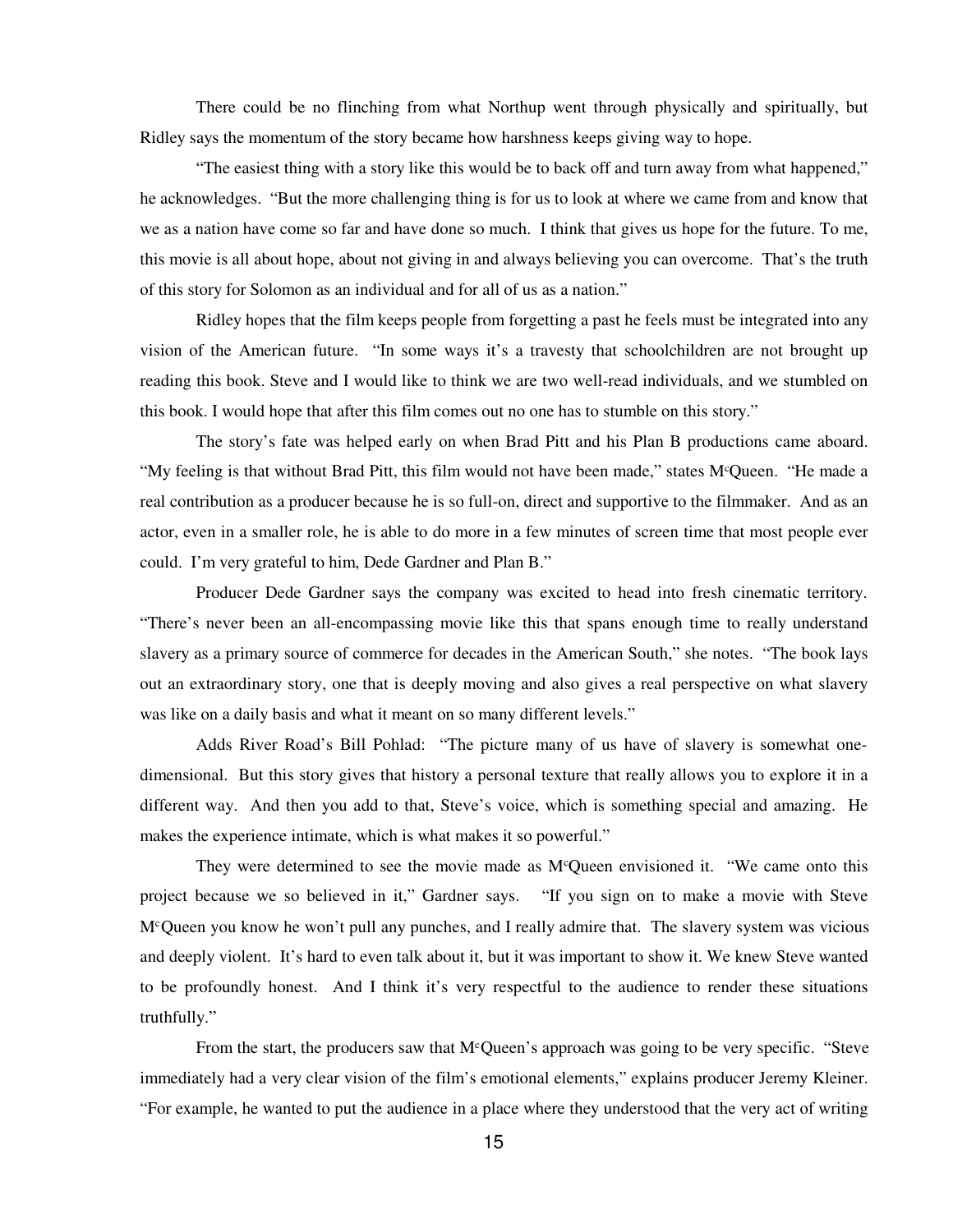a letter could be life or death. Today, we write emails, but in Solomon's world just getting the materials together to write one letter had very high stakes. That was something important for Steve to get across – and his need to communicate became the opening scene of the film."

For Kleiner, part of the film's universality is the way it reveals so many different sides to human behavior. "Every character that Solomon comes in contact with embodies something about the spectrum of the human condition. There is benevolence. There is inner turmoil and ruthlessness. And there is love," he concludes. "And within Solomon, there is always this refusal to give into adversity."

### **CHIWETEL EJIOFOR: BECOMING SOLOMON NORTHUP**

12 YEARS A SLAVE belongs to Solomon Northup, whose journey is harrowing, but who never becomes a tragic figure. On the contrary, he comes to forge an identity that cannot be erased or undone, even by the most contemptible human behavior. Chiwetel Ejiofor took on the daunting challenges of the role with total commitment and submersed himself into the sheer power of Northup's resolute determination.

While Ejiofor has been known for a wide range of characters --- from his breakout as a British immigrant in DIRTY PRETTY THINGS and a future revolutionary in CHILDREN OF MEN to a drag queen in KINKY BOOTS and a CIA agent in SALT – he had never carried an epic film on his shoulders in the way he would have to for 12 YEARS A SLAVE. But as soon Ejiofor's name came up, Steve M<sup>c</sup>Queen was certain he had all that it would take.

"From the get go, I knew it was Chiwetel. There simply was no other choice," says the director. "I've been watching him for a long time and I knew he was going to be able to reach the kind of performance we needed. He has the nobility to hold the camera and to hold the whole film together. There is so much integrity and decorum to him as a person and an actor -- and that's what he brings to Solomon."

Even with all his belief in the actor, Ejiofor surprised M<sup>c</sup>Queen with how far he took the character, how truly alive he made Northup seem in the here and now. "Chiwetel went in so deep it was amazing to see," M<sup>c</sup>Queen says. "It took a lot of courage and a lot of strength."

Ejiofor says he felt the character's beating heart from the minute he started reading about him. That became his inspiration and he never let go of it as he began to work his way into the depths of Solomon's mind as he finds himself in one unimaginable circumstance after another.

"When I first read the script and then the book, I found it devastating," Ejiofor recalls. "It was heartbreaking to look behind the curtain of that period in history. I'd never read or seen anything like it in my life. Of course I knew about slavery but mostly in a general context. This story really does put you in Solomon's mindset, so that you start to understand what he is going through and what he is witnessing.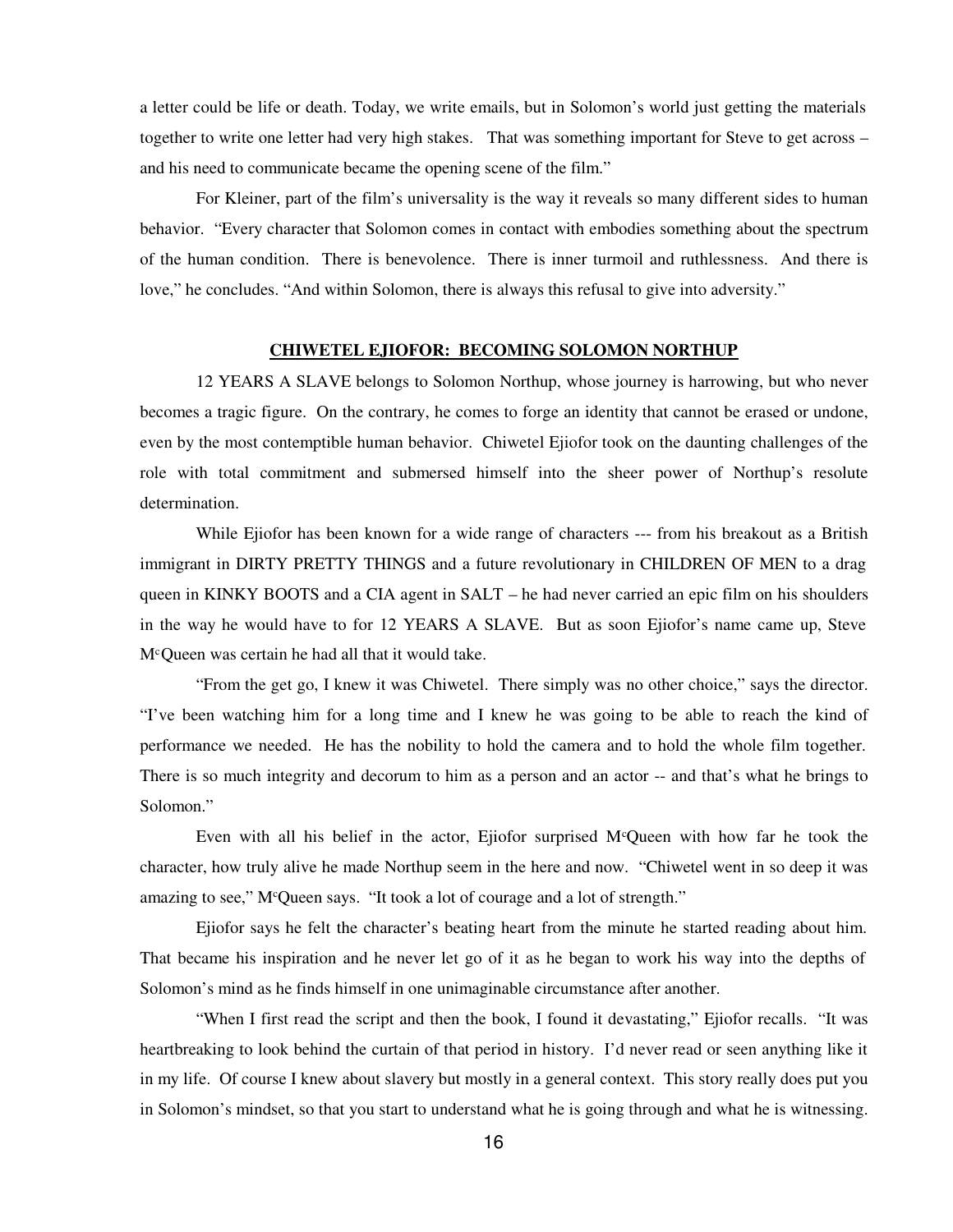I really began to feel what this kind of emotional journey would mean to someone. After that, it was impossible to lose it. It penetrated me to the point that I still feel it. It's quite a thing."

He goes on: "It's a story about how hard it is to break a man's spirit, about what tremendous reserves a man has. Solomon witnessed one of the harshest structures in the history of the world, and survived with his mind intact. For me, it was an extraordinary experience to be part of telling this story and one of the most challenging roles of my career."

Much as Ejiofor was compelled at the outset, he admits he was awed enough by the enormity of the part that he gave careful thought to the task ahead. "I knew it was going to be physically, emotionally and psychologically difficult," he recalls. "I told Steve I needed to think about it. But the impact the story had on me was unshakable. If I was honest with myself I knew that there was no way that I wasn't going to be involved with it."

As soon as he took the role, Ejiofor began his transformation. He started with research that took him into the American South as it existed in Solomon's times. "The book was my template," he explains. "But going to Louisiana and seeing the real plantations where everything has been preserved, from the main house to the slave huts, and where all of these events really occurred, I got a further sense of things. I was able to talk with people about stories from that time and got a sense of all these ghosts sort of being conjured up."

 While grappling with those ghosts, Ejiofor also began to explore Northup's life as a welleducated, New York musician who never could have imagined himself as a slave, despite slavery's continued prevalence in the United States. "Music was his way of feeling connected to the community and he was considered talented and special," Ejiofor notes. "At the beginning of the story, he's a charming man very much in his ascendency. He is respected in his community, but I feel that perhaps he had developed a kind of distance from the reality of what was happening in other places in America. And that's part of what he is confronted by when he ends up in Louisiana, where he has to come to terms with all he has ignored and tried to avoid."

The instant uprooting of his life and identity – which comes in one single night when he is drugged and deprived of his former identity -- leaves Northup in a state of reeling shock. Ejiofor was able to tap directly into Northup's disorientation and his delusions that this mistake will quickly be righted.

"I think he really didn't have any concept that being kidnapped was possible, that there was even the kind of infrastructure to support that. I mean it was reported in the news," notes Ejiofor, "but it's likely he thought 'that could never happen to me.' So as he begins his journey, I think he still believes he's going to get out of this. Even when he's on a boat to New Orleans, he thinks there will be a way out."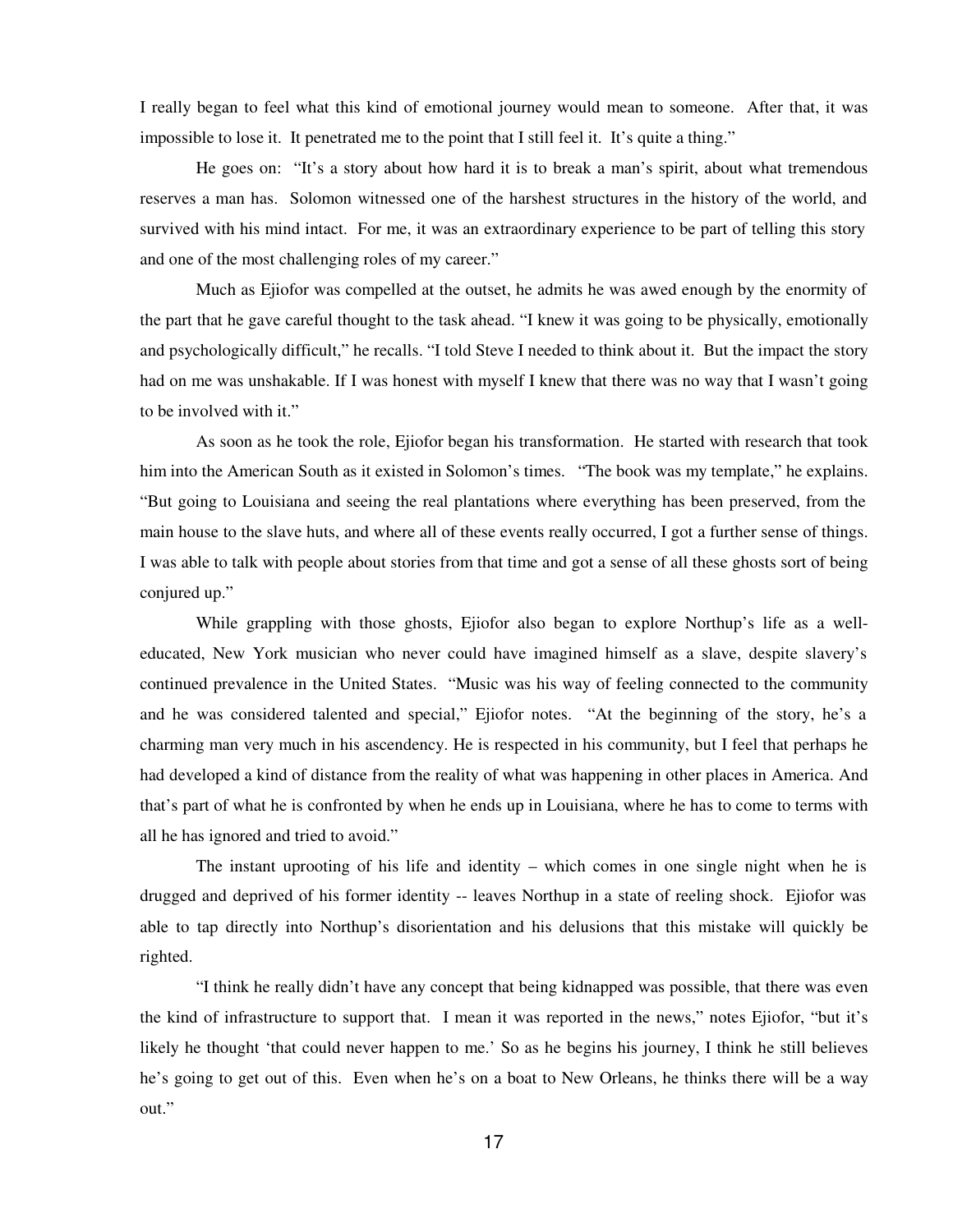But Northup finds no immediate way out. He is sold like merchandise, becoming the "property" of three different plantation owners who treat him in very different ways. First he encounters William Ford, who, while still a participant in the slavery system, approaches Solomon with a mix of fascination and respect. Yet Ford transfers him to the plantation of Edward Epps, a man famed for "breaking slaves," who has dehumanized them to the point that he can relate to them only as a cross between property and tormenters in the anguished recesses of his mind. When Epps loans his slaves to Judge Turner for a season, Northup has yet another experience.

Yet, no matter whom his purported master might be, Northup is constantly reminded he is not free. For Ejiofor this cut to the heart of what makes Solomon such a riveting character. "I think the one thing that all the slave owners share in common is that they all see there is something in Solomon that must be destroyed," he notes, "something dangerous. It's nothing he explicitly says or does -- it's an attitude that he cannot bury."

That attitude is also what he grasps onto when things get dire, and gives him enough steel to keep surviving. "He holds onto a belief that slavery is so out of tilt with the moral world, it's impossible it could continue forever," comments Ejiofor.

Working with M<sup>c</sup>Queen to get to every minute nuance of Northup – from his fear of appearing educated (at a time when a literate slave was seen as a grave threat to the orthodoxy) to his complicated bonds with his owners to his attempts to escape -- was both invigorating and demanding. "Steve is direct, precise and he requires everything you can possibly give at every moment," says Ejiofor. "He doesn't take shortcuts. He's a filmmaker who engages with the most complicated things – and hones right in on the work you're doing. It allows you to be naturalistic and very specific."

From the seeds of Ejiofor and M<sup>c</sup>Queen's collaboration, something remarkable bloomed in the performance that everyone in the production recognized as both bold and unique.

"I admire so much what Chiwetel did," says Jeremy Kleiner. "It's a very lonely part but he took that on and created a psychological space for the audience where he is able to take you inside Solomon's emotional life and inner world."

"Solomon is an incredibly demanding role," co-star Paul Dano comments. "And I remember from the first day of shooting just looking at Chiwetel and thinking, 'wow, man you're really doing it.'"

Adds Sarah Paulson, "Watching Chiwetel was to me a kind of master class of subtlety and nuance. He takes this character through twelve years of changes, and he had to keep the whole map of his journey in his head to know at which moments Solomon was truly at the end of his rope and which moments he was hanging on to those shreds of hope that things were going to right themselves. The thing about Chiwetel, which I thought was very in line with his character, is that he never really let the hardship of having to play this part show. But I think everybody could feel it and there was an enormous amount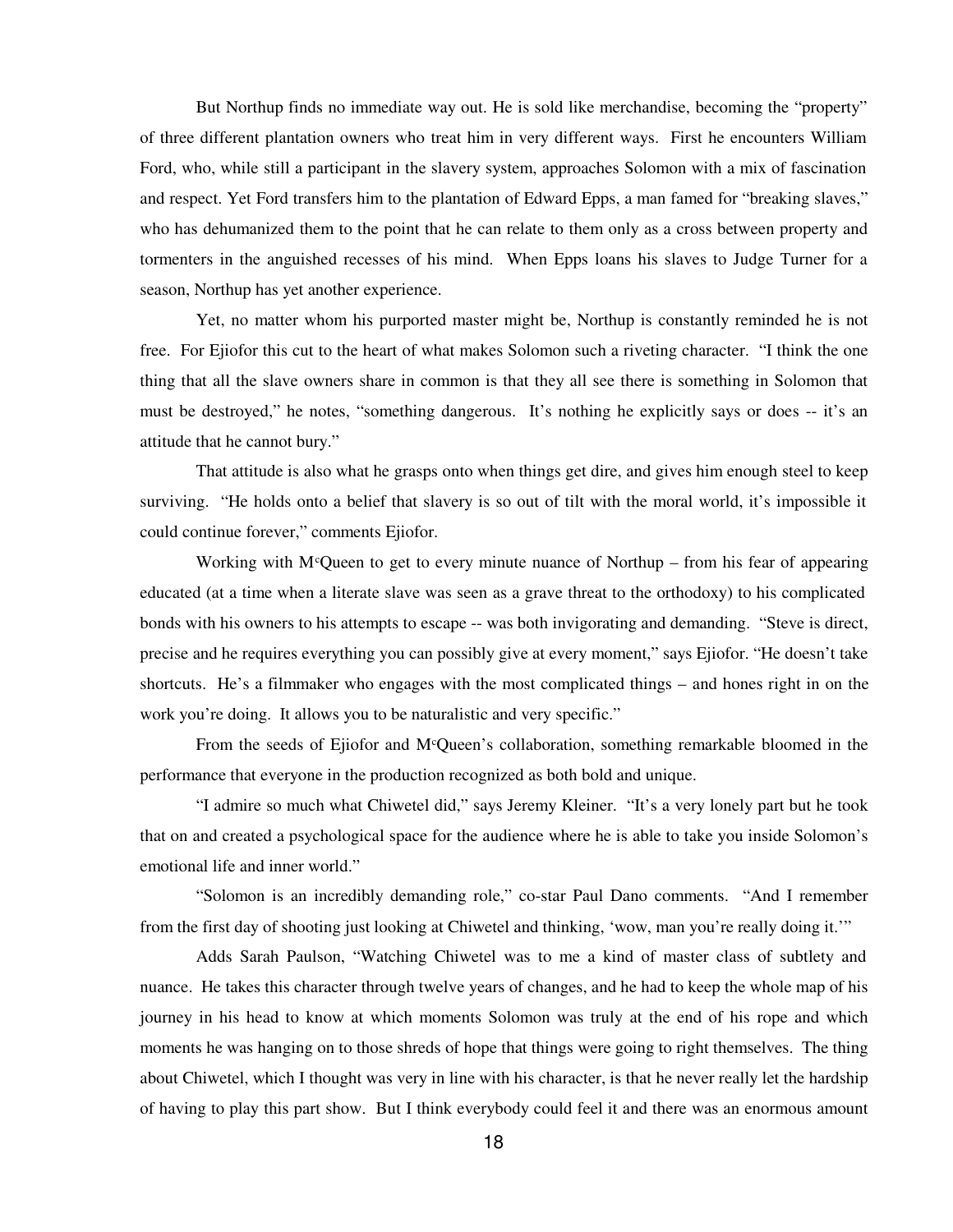of respect and reverence for that."

Ejiofor himself says that what served as his North Star throughout all the scenes that took him to the brink was simply the gravity of telling this man's story in this moment in time. "The story is so impactful and so real," he says. "The emotional journey was an extraordinary challenge, but it's the kind of challenge where everything else kind of falls away and the character becomes an obsession."

That obsession gave way to insight. "I've thought a lot about this film in the context of how it applies to our contemporary world," Ejiofor explains, "and I think there is something about Solomon that stretches across time and place, that touches something very deep inside us all. It's that sense of our own personal belief in our freedoms and our connections to our families and the people who surround us. That's the real power of Solomon's story. It is beautifully rich and deep and tragic and redemptive – but it's a very human story."

#### **CHIWETEL EJIOFOR: THE LYNCHING AND THE WHIPPING**

In one gripping sequence, Solomon is left to hang from a lynching noose with his feet barely touching the ground. For hours he struggles just to keep from choking, while children frolic nearby in the sun. It became one of Chiwetel Ejiofor's biggest trials in fully entering the role.

"The scene is very impactful and really about this incredible resolve that Solomon had to survive," says Ejiofor. "He's teetering on the brink of death but he holds on. It was a real physical strain to re-enact this with the exact detail with which Solomon described it. It was tough emotionally and physically, but there was a feeling for me of stretching back almost 200 years and connecting to Solomon."

Steve  $M<sup>c</sup>$  Queen explains that he wanted to recreate the profound impression that scene left on him in the book – by coming at it unflinchingly. "When Solomon was hanging there on his tiptoes he was thinking all kinds of thoughts because he was there for a long time – and I wanted to bring that to the audience, to let them fully experience the lynching and the way life continued going on right in front of him," he explains. "The scene is integral to his story and I didn't want to shy away from what really happened. It's not about shocking people; I'm not interested in that. It's about being responsible to the story. When we shot it, there was a hush on set, a seriousness, but we all knew we needed to get it done."

Dede Gardner was deeply moved by what she saw Ejiofor go through for that scene. "Chiwetel was very brave. He knew how Steve intended to shoot it, and he knew that Steve wasn't going to pull any punches. And he was up for it. He really got in the headspace for it," she explains.

The Louisiana heat alone helped to bring Ejiofor into Northup's state of mind "I think the first day of shooting was 108, 109 degrees, and we were out in a cotton field, "he recalls. "I didn't really understand how it was going to be possible to make a film in that kind of heat without any shade at all.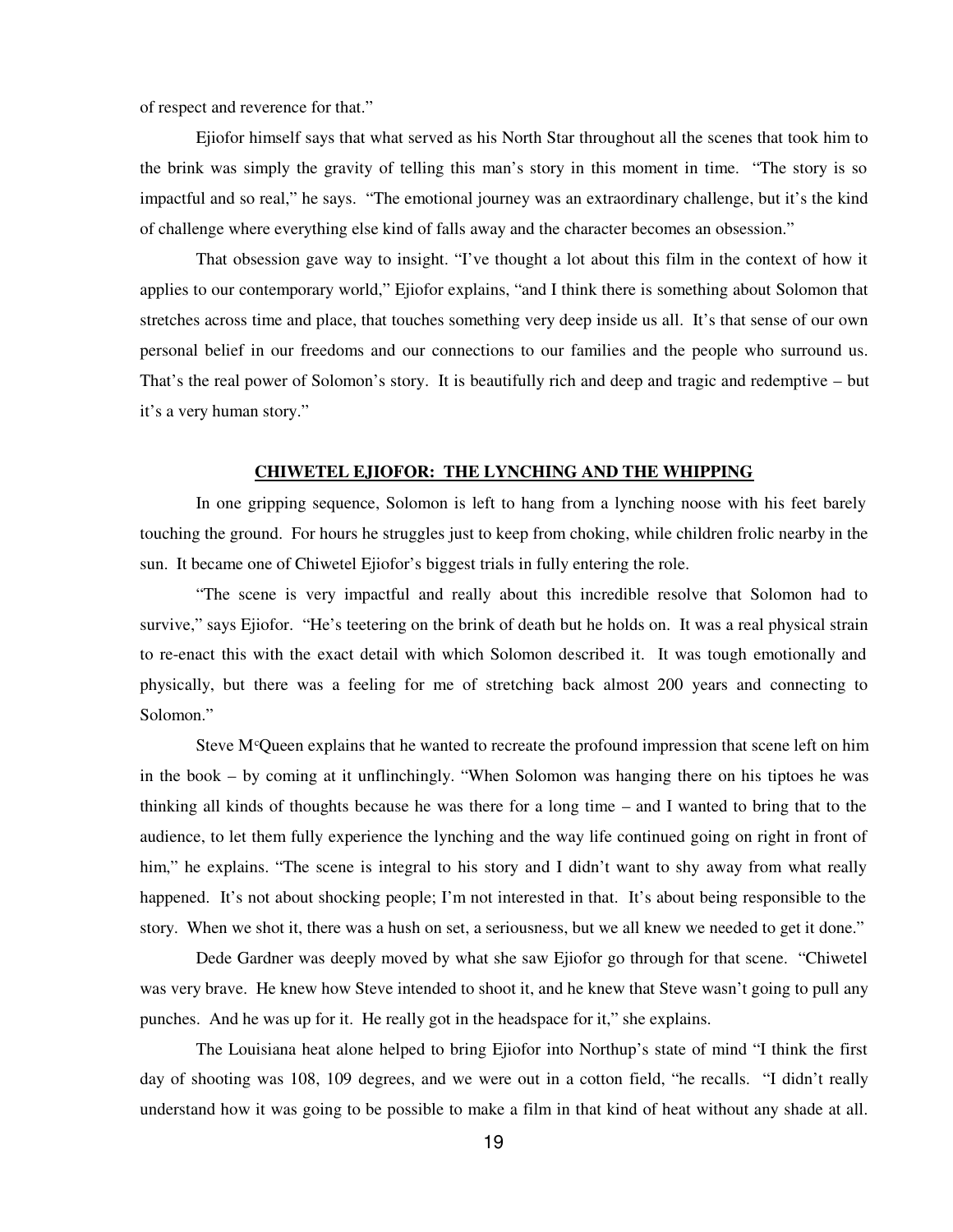And then I realized this was exactly what Solomon had talked about, and what he went through."

Northup's battle to survive reaches its apex in his battle of wills with Edwin Epps, whose cruel mind Ejiofor also tried to contemplate. "I think Epps has no framework for dealing with Solomon as a human being. Yet Solomon, just in his way of being, demands acknowledgment as a human," says Ejiofor. "It's a point of confusion for Epps. And I think that's why he tries to destroy whatever that thing is in Solomon that is so free and alive."

Meanwhile, Northup grows ever closer to Epps' slave mistress, Patsey. "Solomon recognizes in Patsey a very deep strength and realizes he needs some of that. He needs to have that aggressive, desperate resolve to survive," says Ejiofor.

The resolve of both of them is severely tested when Epps forces Northup to whip Patsey for her supposed transgressions – in a scene that plays out in one riveting, continuous shot. Ejiofor says that in his own mind, Patsey had her reasons for asking her friend to comply with this twisted request. "I think Patsey's had enough of hatred and if you're going to get whipped to within an inch of your life, she'd rather not have it come from hate. The whole scene is very symbolic of the enmeshment of love and obsession, hatred and gentleness that went on in the plantations. It's also a moment when Solomon realizes that even if he gets out, he'll never be the same."

Ejiofor believes that when Northup finally did make his way full circle back to home, he was a different man inside from the one who was stolen away from his life in mid-step. "He had seen the dark underbelly of the world," he concludes. "Yet surviving that gives him a new reality, another way of engaging with the world."

### **MICHAEL FASSBENDER ON MR. EPPS**

In 12 YEARS A SLAVE Michael Fassbender and Steve M<sup>c</sup>Queen continue a collaboration that started with HUNGER and continued with SHAME. This time, Fassbender brings to life a very different shade of character in the form of Edwin Epps, the Louisiana slave owner who receives Solomon as payment on a debt, then reveals himself to be a haunted, drunken man whose fury is set off by Northup's unbeaten spirit. The real Epps had such a reputation for reprehensible behavior that to this day locals in Louisiana still admonish with the phrase "stop being Epps." Northup's memoir describes him as being "repulsive and coarse" and "having never enjoyed the advantages of an education."

Fassbender took the full measure of the man and did not flinch in portraying him. "The role is played exquisitely by Michael. He embodies Epps fully," says M<sup>c</sup>Queen. "Once again, he is a tour de force."

Adds Chiwetel Ejiofor who locks wills with Fassbender throughout the film: "Michael found something so extraordinary and specific in how to embrace this character as a whole. He doesn't just play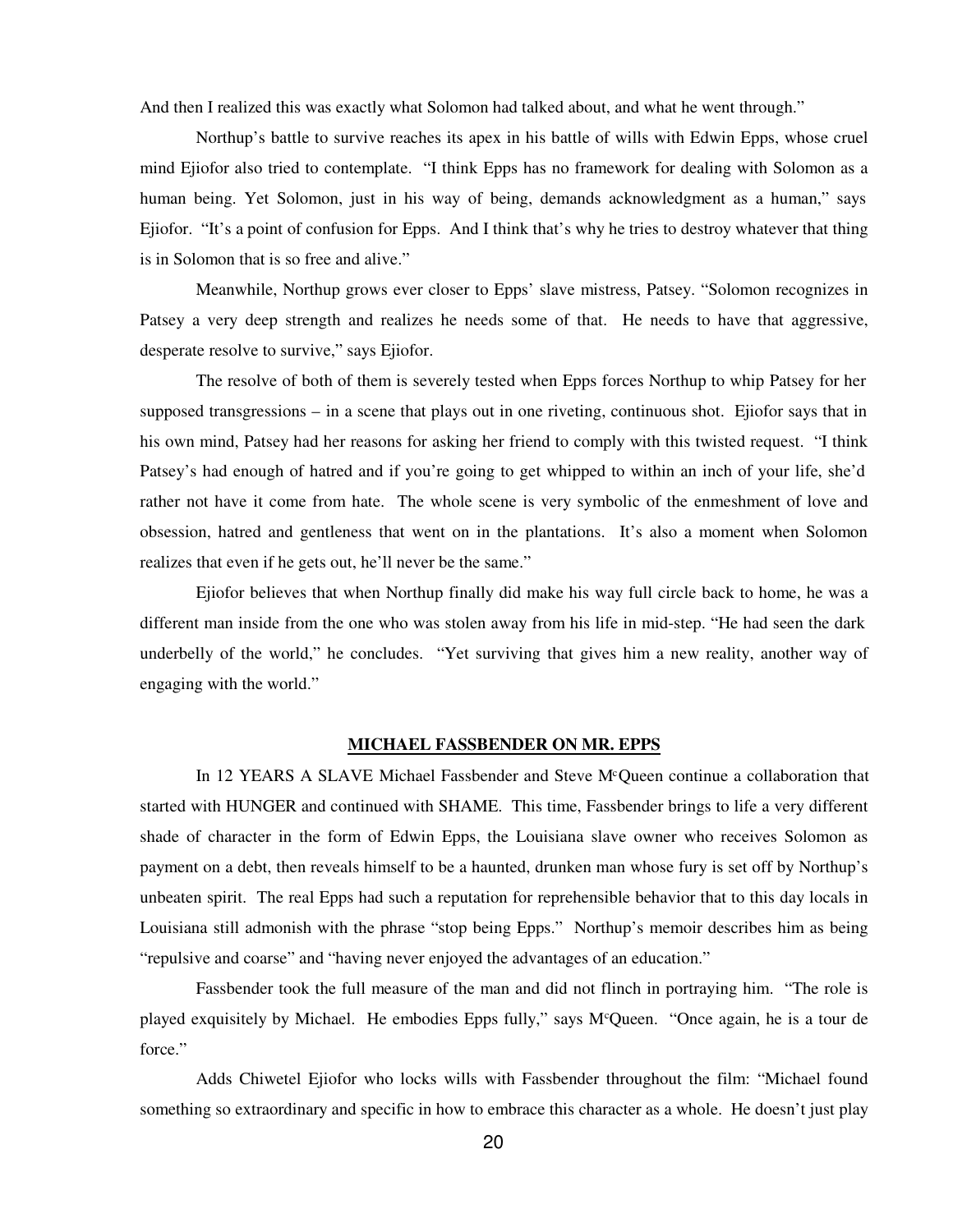Epps as a mean guy  $-$  it would be easy just to be mean  $-$  but he plays him as someone who is suffering within himself, who considers the world to be kind of against him, and tries to right that by lashing out at the things that he thinks he owns, people like Solomon and the other slaves on his plantation. Michael gave Epps a rounded quality that is equal parts engaging and terrifying."

Fassbender was drawn first to the story. "It's an important story to tell," says the actor, "to look at the history of what we human beings are capable of doing to one another."

As he began to explore what drives Epps, he began to see that at heart, he is both confused and affronted by Northup. In a farming world where little is certain, Epps has come to find a certain personal sense of control in his cruelly paternal, dictatorial relationship with his slaves, but Northup defies that, even if in subtle ways. "I think Solomon is of greater intelligence than Epps, and Epps perhaps doesn't even have the intelligence to suss that out," observes Fassbender, "but there is *something* about Solomon he feels threatened by. He feels inadequate when he's around him, which I think is very much at the root of their relationship. For Solomon, it is a constant dance with an unpredictable and violent man."

In the middle of that dance comes Patsey, the slave with whom Epps is having an affair, a contradictory appetite he can't explain to himself, let alone to his intolerant wife. "He is obsessed with Patsey and that's information he can't process, can't live with," notes the actor. "For Mistress Epps it's doubly frustrating because everyone on the plantation knows. But for Patsey, it's horrific because she gets it from Epps and Mistress Epps. Patsey is basically at their mercy and they're not very merciful people."

For Fassbender, the key to the performance was digging deep into the layers of that lack of mercy. "It's always the same sort of process for me," he says. "I go over the scenes trying to find what parts of the story reveal certain aspects of the character. What's he searching for? Is there a root to this sort of violence? How do you relate to people if in your mind they are somehow seen as subhuman? When you are bringing pain to people every day how does that then affect you, and your muscle memory, and how do you carry that around? I saw a constant tug of war going on within Epps."

Working with  $M^c$ Queen, with whom he has tacit shorthand at this point, allowed that to emerge. "Steve really understands human behavior, he has a curiosity about it and approaches it in a nonjudgmental way," he observes. "He's also passionate and he expects that from everyone around him."

# **LUPITA NYONG'O ON PATSEY**

Taking the role of Patsey -- the enslaved mistress who is at once the most industrious worker on Epps' cotton plantation and the unfortunate object of Epps' tormented sexual fascination -- is Lupita Nyong'o, the Mexican-born, Kenyan-raised Yale film school graduate makes her film debut in a role that demanded an enormous emotional commitment.

Steve M<sup>c</sup>Queen found her in an extensive auditioning process. "We saw over  $1,000$  women and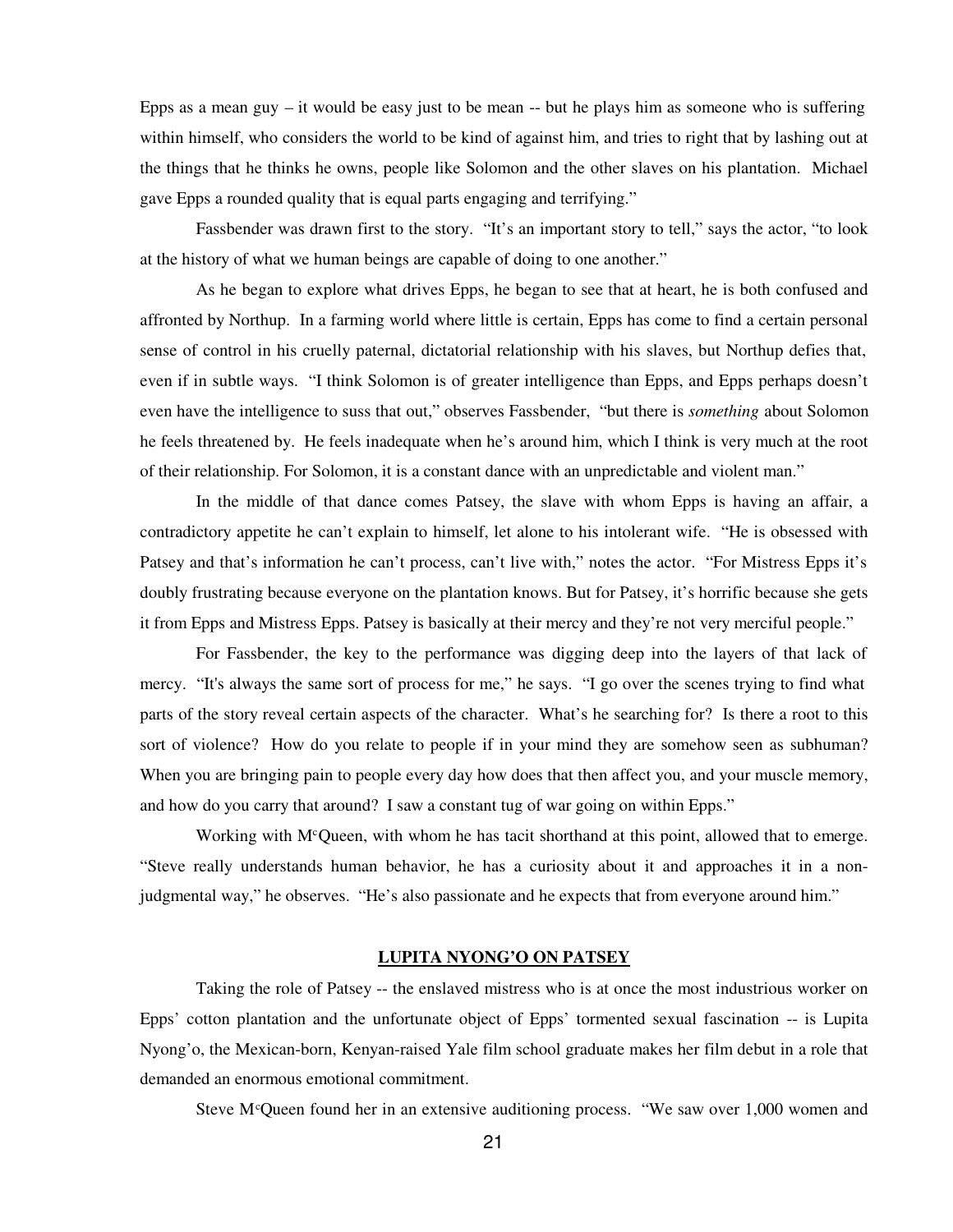Lupita just shone through," he recalls. "When I met her, I thought 'that's her.' She has this vulnerability to her, but she is also a tremendous force. She made me feel humble in her presence."

Nyong'o's journey to get to know Patsey started with an education in the physical realities of life in slave times. "One of the first things I did was visit the slave ship at the Wax Museum in Baltimore. I went into the ship and it was such a three-dimensional experience that it totally shook me. I had never considered slavery in such a personal way," she says. "I also read many books. I tried to surround myself with as much information about slave narratives from that time as I could find."

She even learned skills from the period: "From my research, I discovered that it was historically accurate that Patsey would make cornhusk dolls," she says of the children's toy common to Southern plantations. "So I learned how and now it's a passion of mine. It definitely made her more alive to me."

Finding Patsey's voice was also a journey. "There are no recordings from that time period so we don't really know what people in the 1800's actually sounded like. Our dialect coach, Michael Buster, found an amazing documentary called *The Quilts of Gees Bend* about an isolated African American community in Alabama and that is what we used as a template," she says.

The more alive Patsey became to her, the more Nyong'o was devastated by the accelerating violence she experiences at the hands of Epps. At the same time, she looked for insight into him. "Epps is a product of a time when anything interracial was forbidden. His attraction to Patsey is so grotesque in part because he is resisting it with his whole being," she observes. "He wants her and he hates the fact that he wants her. He's so abusive because he's projecting his discomfort with himself onto her."

It was both thrilling and frightening to watch Fassbender embody those contradictions. "I was very nervous about working with him but he made it so safe. On camera, he's terrifying. But in real life he's a very gentle person," she says. "I think I got through those scenes with him because I didn't have time to second-guess myself. I just felt honored to be given this responsibility to tell Patsey's story."

### **BENEDICT CUMBERBATCH ON WILLIAM FORD**

In contrast to Epps, Solomon Northup's first "master" is William Ford, a man of more genteel temperament, who admires Northup's intellect, yet is still a slave owner. Taking the role is Benedict Cumberbatch, seen this year in THE FIFTH ESTATE and STAR TREK INTO DARKNESS. He dove into the role via historical research.

"It's been very interesting trying to understand Ford's point of view," he explains. "I discovered that Ford was one of the first to get a land grant in Louisiana. He was regarded by many as being a very bright, God-fearing, good man. He was a preacher, who saw his slaves as children of God, and he tried to conduct himself as someone who had great empathy for the human condition and cared for people."

Yet in his very first scene, Ford purchases the slave Eliza, while egregiously separating from her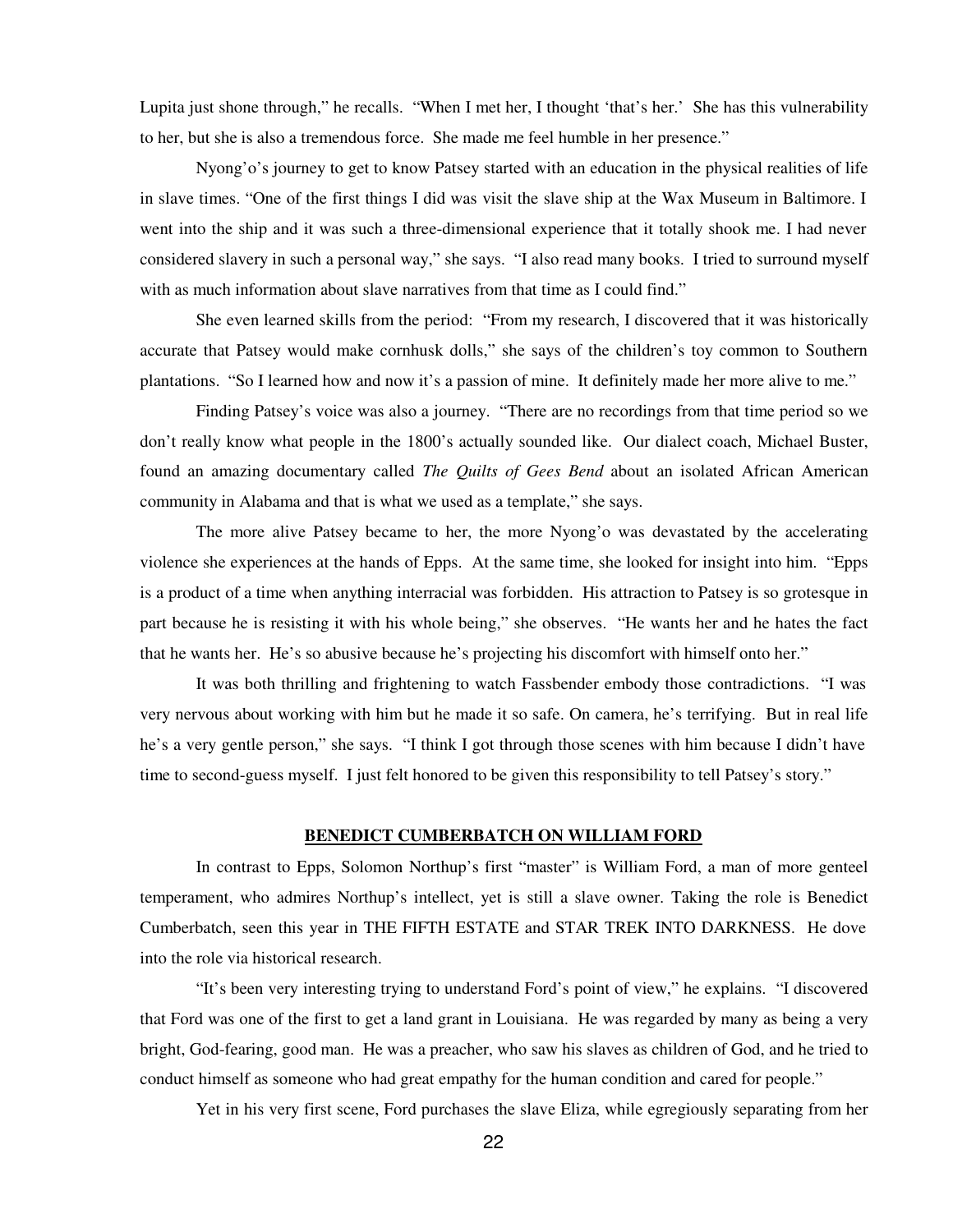young daughter. "You see in that moment that no matter how much he preaches and acts with kindness, Ford was still basically supporting the system," says Cumberbatch. "To separate a woman from her child is utterly reprehensible and no Christian man could truly levy that as being excusable."

To Cumberbatch, Ford carries guilt like a heavy stone dragging on his soul, which makes for a complex friendship with Northup, one burdened by open questions of equality. "I think Ford is tortured by his own self-awareness. He completely understands that slavery is antithetical to his Christian morals. In the book, Solomon excuses Ford, saying he was born into this situation and therefore must be forgiven for his actions. Yet, when Ford falls into debt, the ugly truth of slave trading raises its head. I think it breaks his heart to abandon this person he respects to a man he knows is vicious and unprincipled. It tortures his soul, but he still does it."

That tortured quality is what M<sup>c</sup>Queen says Cumberbatch captured in his portrait. "There is a battle within Ford between his own morality and his need to adapt to the environment that he is in," says the director. "On the one hand, he has to survive in this environment and on the other he's complicit in it. Benedict brought that duality, that sense of both being caring and being weak."

Says Ejiofor of Cumberbatch: "This was a brilliant piece of casting because Benedict has a quality of charisma, ease and charm, which is what engages Solomon about Ford. Solomon really feels he's not dealing with a monster but with what seems like a decent man – it's a very interesting juxtaposition for Solomon to face in his first years as a slave."

# **THE SUPPORTING CAST**

12 YEARS A SLAVE is rife with intense and conflicted characters, each of whom is carefully portrayed by the film's large and diverse cast. Taking the role of Tibeats, the carpenter who oversees the plantation for William Ford, is Paul Dano, seen last year in RUBY SPARKS and LOOPER, and who received a BAFTA Best Supporting Actor nomination for his role in the oil epic THERE WILL BE BLOOD. He took a chilling journey into the character.

"Tibeats has an irritable, nasty disposition," Dano describes. Indeed in the book, Tibeats is described as "*ignorant, quick-tempered and spiteful . . . neither esteemed by white men nor respected by slaves."* He harassed Northup, harangued him and ultimately attempted to lynch him.

Dano goes on: "I think Tibeats is jealous of Solomon, suspecting that he is an educated man and might be smarter than he is. Solomon clearly doesn't know his place and Tibeats isn't used to that and feels he needs to show him who is boss."

Stepping into that authoritarian mindset was a serious challenge. "When I first read the part, it felt daunting," Dano admits. "Normally you daydream about the parts you play with excitement. But treating a person the way Tibeats does is hard and I had to search for some kind of empathy for the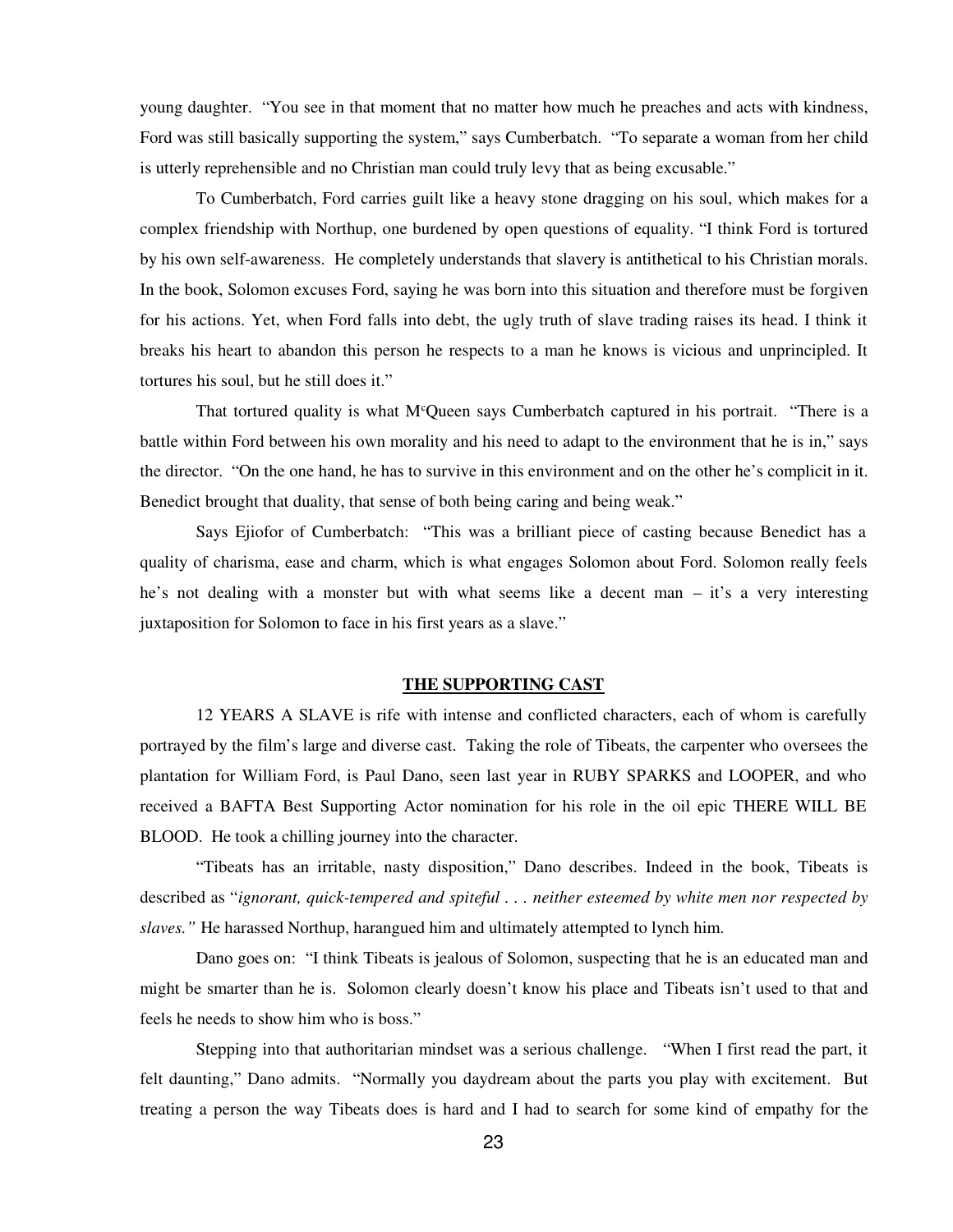character and why he is that way."

To do that, M<sup>c</sup>Queen and Dano talked at length about Tibeats' likely background, coming up with a story for how he came to be so short-tempered and violent in his demeanor. "We didn't want him to be one-dimensional," notes M<sup>c</sup>Queen. "Paul and I talked about Tibeats as a person who himself had probably been brutalized, whose father beat him, and within that context and environment, when Solomon challenges him, you can see that things are going to erupt, and they do."

Dano arrived in Louisiana in the middle of a heat wave, which only added to his sense of stepping into another kind of world. "The incredible heat and humidity made it so real," he says.

Chiwetel Ejiofor says that Dano's performance was equally real. "Paul created Tibeats as a man who believes he's entitled to a certain kind of behavior," he observes. "That's a difficult mix– to be dangerous, yet engaging and with a sense of your own righteousness in a terrible situation."

Northup encountered yet another form of slavery's brutality in the form of Mrs. Epps, a carefully coifed, delicately refined yet intolerant woman who is mortified by her husband's affair with a slave. Taking the role is Sarah Paulson, most recently seen in Jeff Nichols' MUD, who won over M<sup>c</sup>Queen in her audition. "A lot of people went up for that role, but when I saw Sarah, that was Mrs. Epps," remembers M<sup>c</sup>Queen. "She wasn't afraid. She could be direct and cold at the same time. It's a very hard role, and most people weren't able to bring their own selves into it. But Sarah did. She was so powerful."

Paulson says her guide to the character was the script. "It doesn't happen all the time, but it was very clear to me on the page who she was," she says. "There was no way for me to try to soften her or to make her anything other than that, and I felt the story couldn't be told properly unless I really went there."

Rather than see her as a pure villain, Paulson instead tried to dissect Mrs. Epps' narrow-minded mindset. "I believe in her mind she was truly doing things as she believed things should be done. So I didn't want to overdo it," she explains. "Also, there is something more horrifying about a person who is so committed to their beliefs that they don't even notice what it is that they're putting out into the world."

Paulson believes that Mrs. Epps is still in love with her husband, much as she is hurt by his infidelity, that love is something that comes out in moments. "Steve did something kind of amazing in the dance scene where I perpetrate a violent act towards Patsey. He said to Michael, 'I would like you to do something physically loving towards your wife, something sweet that counteracts what you're saying to her.' And of course Michael being Michael took that note and decided to put his hand around my throat. Then he took his thumb along my mouth. Which in the moment made me want to kiss him. I think it's a beautiful example of the way the Epps probably were together and it inspired something in me."

Part of Mrs. Epps' persona is her studied poise, which she maintains even under the most heinous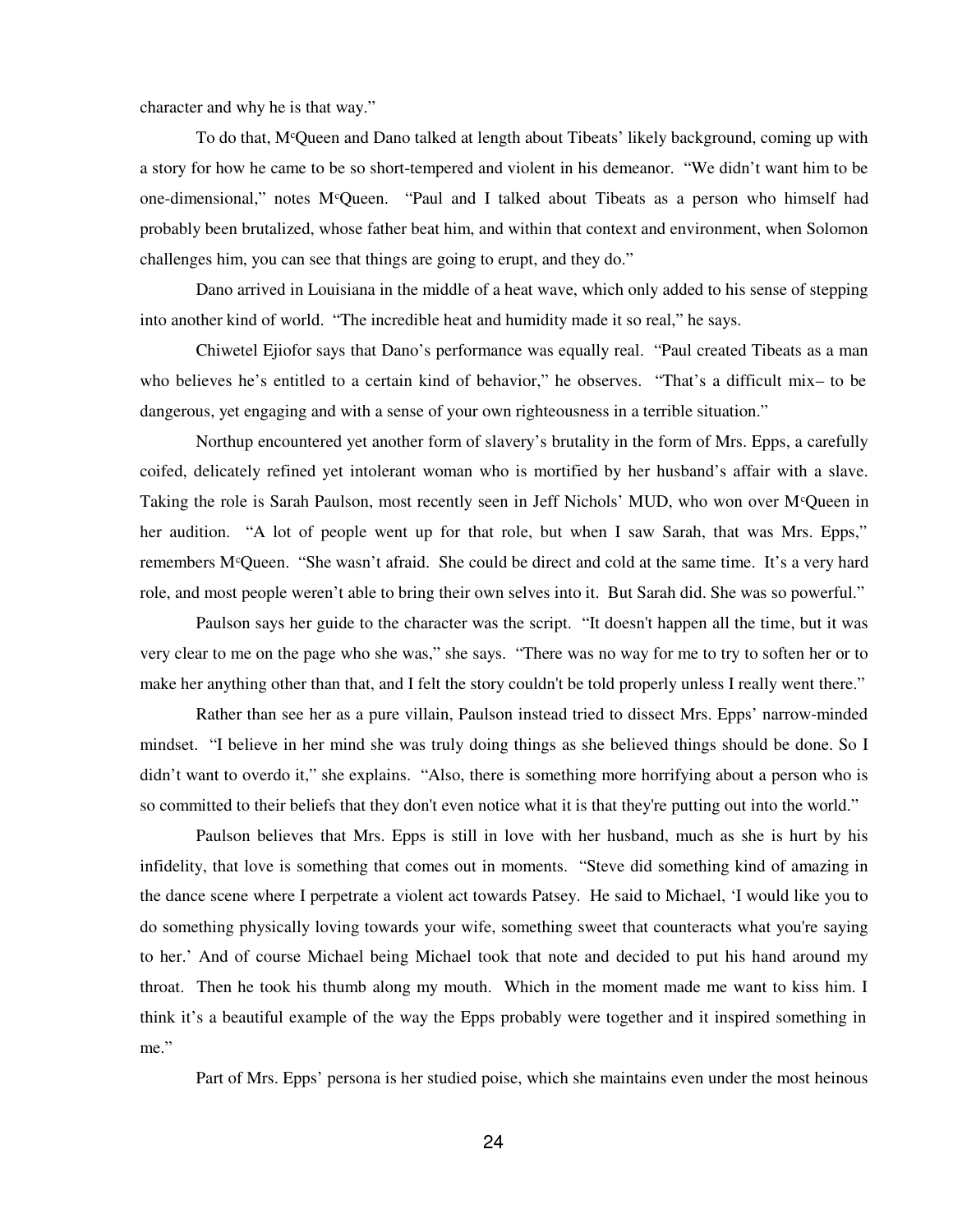circumstances. At one point,  $M^c$ Queen gave Paulson the direction of holding herself like a figure on top of a cake. "She is someone trying to be a woman of a greater elegance than she actually possesses. So Steve wanted me to have an air of someone who thinks she's really something," she explains.

But that elegance turns to something darker in the presence of Solomon. Paulson believes that Mrs. Epps feels threatened by him. "He's scary to her because she doesn't trust him," she explains. "And since her husband can be intoxicated at times, she feels it is left to her to be the one to make sure all the I's are dotted and all the T's are crossed on the plantation."

As Mrs. Shaw, Alfre Woodard portrays another type of Southern woman often lost to history: a black woman who, once a slave, is now a white plantation owner's wife, and a slave owner herself. Mrs. Shaw's sense of nobility and power makes her a kind of idol and advisor to Patsey.

Says  $M<sup>c</sup>$  Queen: "There's something about the scenes with Mrs. Shaw that are very surreal. Out of the thick bayou comes this tranquil plantation where she is sipping her tea with her little biscuits and fine China, and it's almost like the Mad Hatter's tea party."

For Woodard, the project was alluring from the start. "I've loved Steve  $M^c$ Queen's work – it's the kind of work that artists study, because it's so intelligent and layered. He is making films that people will be talking about and watching 50 years from now," she says. "I was not disappointed to be down in the swamps in tons of petticoats with sweat rolling down and bugs biting me to be working with Steve."

Woodard says of Mistress Shaw's unusual relationship with Patsey: "I think she befriends Patsey because the mistresses from the surrounding plantations aren't going to come visit with her. She's in a class all by herself and that's lonely. But she also sees that Patsey is the object of desire of her slave master, and she can help Patsey figure out how to manage that."

Rounding out the main cast is Adepero Oduye, recently lauded for her breakout performance in PARIAH, as Eliza, who finds herself and her children in the same slave pen with Solomon and ultimately sold with him, alone, to Master Ford. "When she and Solomon meet, they realize they're similar in that they have lived a completely different life from what they are about to encounter," she describes.

In a starkly emotional moment, Oduye explores one of the most shocking experiences female slaves commonly went through, as Eliza loses her young children during the sale to Ford. "It happens forcefully and suddenly," she explains. "One minute she's with her children and the next she's in the cart with Solomon. It's very hard for her because everything that she has endured, every choice that she has made, she did for her children in the hopes her former master would one day free them. The biggest challenge was knowing that these things happened to the real people who lived through this. I couldn't help but think about how the real Eliza's children were torn away from her."

25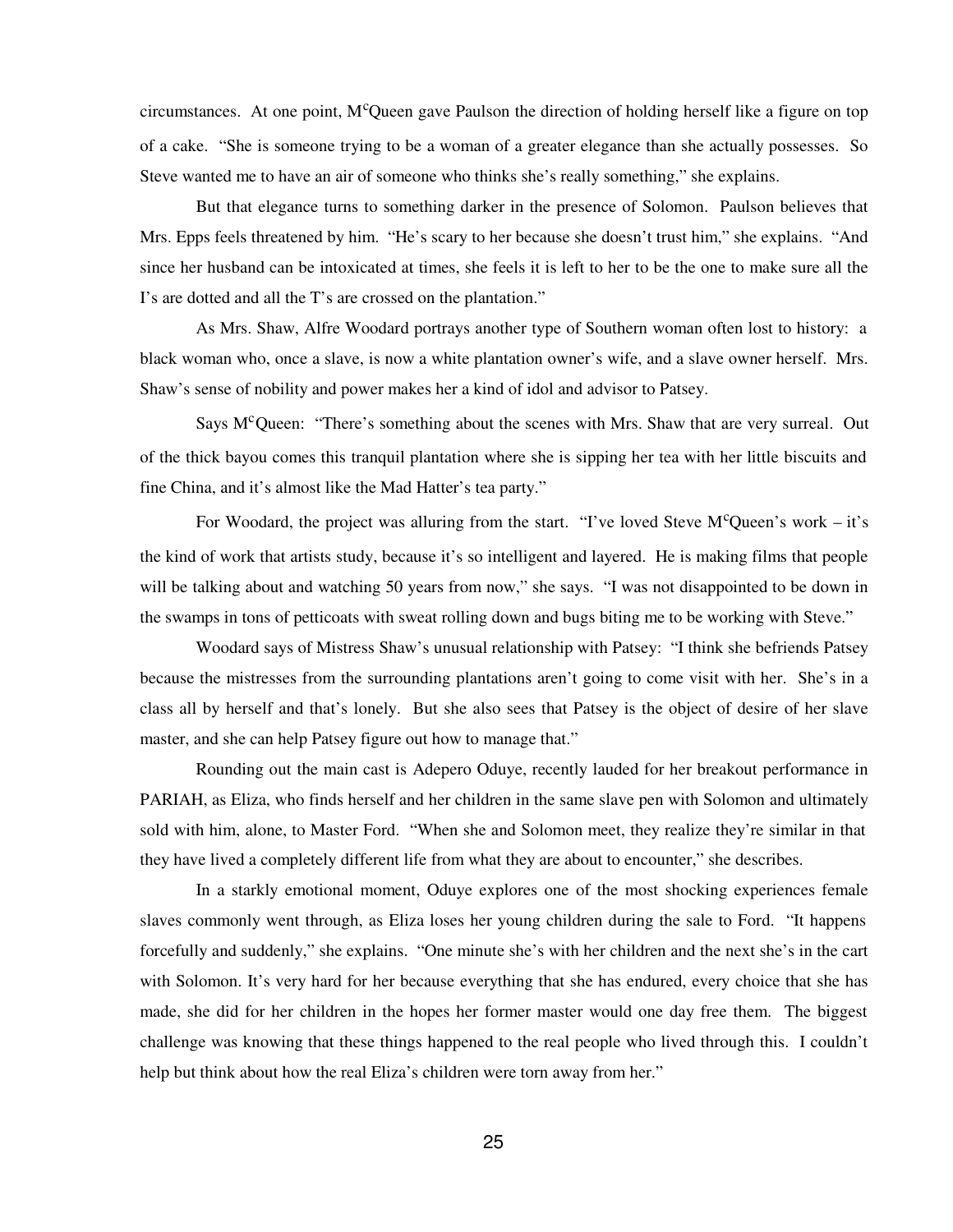# **RECREATING LOUISANA'S SLAVE PLANTATIONS**

Steve M<sup>c</sup>Queen brings to life a world that few have experienced in 12 YEARS A SLAVE – and he does so in his characteristically uncompromising and visceral way. As he says, "I don't pull punches. I just wanted the depiction of everything Solomon witnessed to be as realistic as possible."

That realism takes audiences into the every sensory aspect of Louisiana plantations – the sights, sounds and smells, the relentless heat, the swarming insects, the wild, fetid swamps and the long, dark nights in slaves' quarters. As Northup's memoir did, M<sup>c</sup>Queen sheds light not only on the brutality of slave life but on the patchwork communities it created – communities built on survival and the tenuous bonds forged between friends. M<sup>c</sup>Queen immersed cast and crew as much as possible into this world.

"We were shooting on real plantations. We were dancing with ghosts, there's no two ways about it," says the director. "I mean, I don't know if Solomon was around, or if Eliza was around or Patsey, but we knew we were breathing the same air they did."

A lean, fast-moving 35-day shoot began at Felicity Plantation in Vacherie, Louisiana, right next door to where Northup actually spent his years in bondage. Here, M<sup>c</sup>Queen assembled a devoted team including cinematographer Sean Bobbitt who has worked on both of  $M^c$ Queen's previous films, production designer Adam Stockhausen, who mostly recently created the imaginative childhood realm of MOONRISE KINGDOM, and five-time Academy Award® nominated costume designer Patricia Norris.

Bobbitt keeps the audience tightly aligned with Solomon and his experiences, whether through close-in camerawork or long, continuous shots that allow the audience to be a kind of fly on the wall in shocking situations. "The film is fast cutting, but at certain points we used the camera to hold the tension. There are scenes in this film where you don't want take the air out of the room," notes  $M^c$ Queen.

Says Dede Gardner of the way M<sup>c</sup>Queen and Bobbit use the camera: "Steve has such faith in the characters, in human behavior and in the fireworks that come out of real life that he doesn't feel the need to add visual trickery to it. The camera gives the audience a chance to bear witness."

For his part, Bobbitt knew he and M<sup>c</sup>Queen would be stepping into loaded visual territory – and they both wanted to break out of the traditional molds to tell this story. "I think what most people know about slavery has been very conditioned by what we've seen in movies and shows like 'Roots' – but what is different about Solomon Northup is that this is a truly first-hand account of a man witnessing all the degradation and dehumanization of the whole slavery process," says the cinematographer. "We didn't want to romanticize the period; we wanted to bring out that element of truth."

To that end, Bobbitt says that most of the influences on the film came from paintings rather than cinema. "We didn't look at any other films about slavery, because we felt we were trying to do something different and unique," he explains. "But we did do what Steve and I always do, which is to immerse ourselves deeply into the subject. We were also helped greatly by Adam Stockhausen who came up with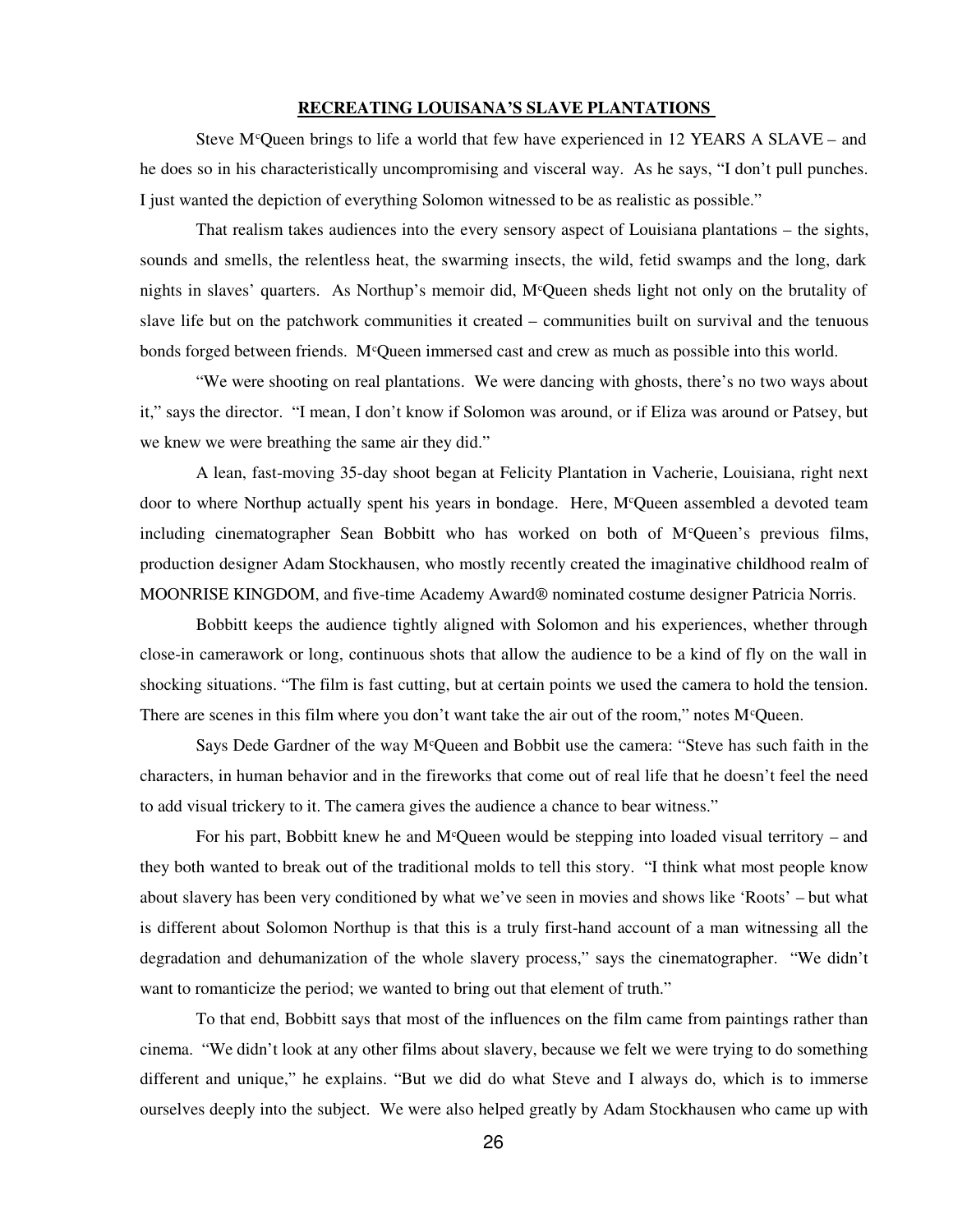loads of amazing early photography that were very helpful for setting the tone of the look."

Like the cast, Bobbitt faced the looming challenges of the near-lynching of Northup and the whipping of Patsey, and to do so in honest and impactful ways. "I always saw the lynching as the pivotal scene of the movie," he says, "because that is the moment the audience is forced to accept that Solomon has become simply a good that can be sold and used like property. It was important for the camera to stay as close in as possible to an event that is really quite shocking, but from which Solomon cannot escape. From the beginning, Steve and I spent hours talking about the scene and how we could build the sense of passing time and the idea that his life is hanging in the balance for agonizing hours. It's done in a number of shots, each of which was created to add to that sense -- but the camera gives no release."

By contrast, the whipping of Patsey was shot in a single, long take – all by Bobbitt, who as a former broadcast and war journalist, always operates the camera himself – which keeps the audience captive much like the participants in the terrible event. "It's a major scene that really gets to the heart of Epps' cruelty, barbarity and heartlessness. Michael was just terrifying in the scene and Lupita was astounding," Bobbitt recalls. "We made the decision to do it with no cuts, so that at no point are you allowed to think 'well, this is the end of it' or 'this is only a film.' You're forced to live with the characters in real time and that hopefully adds to the madness of what is happening."

In the midst of shooting such intense moments, Bobbitt was awed by the work of the actors. "It was electric to be the one person in such close proximity to the action and see these performances unfold, to see these characters transform and transcend," he says. "It was an incredible privilege."

Bobbitt also worked closely with production designer Stockhausen to bring to life Louisiana's lush and moody natural environment. "Louisiana is such a beautiful state with a stunning and original landscape – but we also didn't want it to feel too idyllic or bucolic," he notes. "Even so, there are moments when the beauty and spaciousness of the natural world gives the audience a chance to breathe."

Stockhausen was equally invested in bringing 1840s Louisiana to life. "It was very important to Steve to be faithful to all the details of the time period," he says. "So we really took our time looking at how things were made, how they worked, what something like a 'gin house' would really be like in operation. We looked at endless paintings, drawings and etchings – and did enormous amounts of historical research."

The film would shoot at four Louisiana plantations. Felicity Plantation in Vacherie stands in for Epps' place. Built in 1846 by real estate investor and farmer Gabriel Valcour Aimé – who is credited with perfecting the vacuum pan method for refining sugar – the property offered a roughhewn quality that echoed Northup's tough passage there. "Everything felt gray and coarse," says Stockhausen. "There's a majestic revival house but it has a starker, grittier feeling than the lush green at Ford's plantation."

Standing in for Ford's more pastoral place is the Magnolia Plantation in Schriever, Louisiana,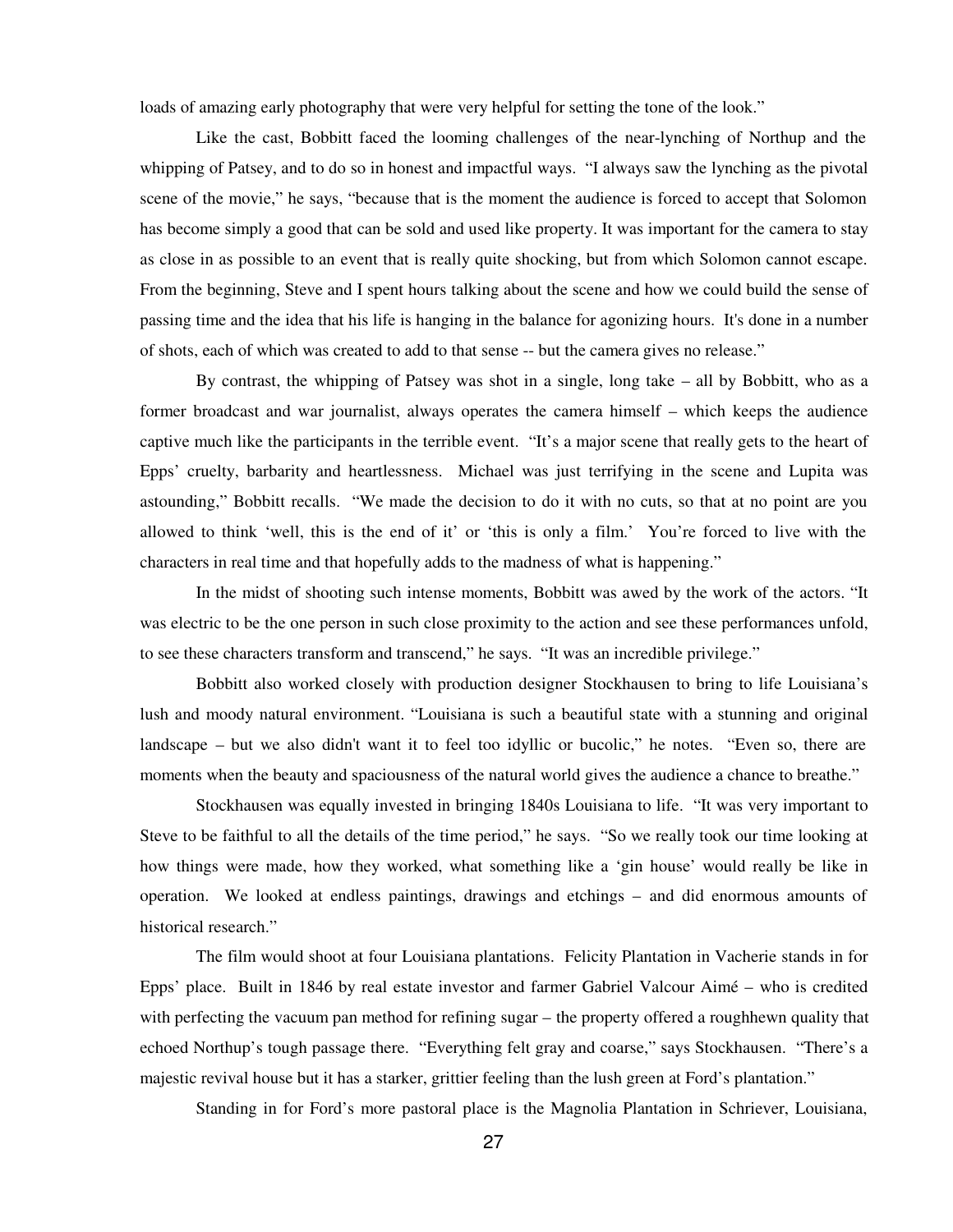with its 1858 home surrounded by oak and magnolia trees dripping with Spanish moss. "What's unique about the Magnolia Plantation," says Stockhausen, "is that it is lived in by a family that still farms and grows sugar cane. It hasn't undergone too much change so it retains the feel of 1840s farm life."

Shaw Farm, where Patsey heads on Sundays to visit with Mistress Shaw, is portrayed by Bocage Plantation in Darrow, Louisiana. Built in 1837 it is considered one of the most original examples of American Greek Revival architecture in the nation. "The Shaw plantation is different from the others," notes Stockhausen. "It's Patsey's refuge, where she's treated like a human being. There's a dichotomy between the two plantations, so that Patsey going from tea with Mistress Shaw to Epps is a radical shift. We were fortunate to be able to use Bocage for these scenes, because the building looks a bit like a wedding cake. We wanted it to be a shiny, spiffy plantation that's a source of envy and jealousy for Epps."

The final plantation used in the film is Destrahan, which dates to 1787, making it is the oldest documented plantation in the lower Mississippi. Epps' "gin house," where the cotton bales are counted, was recreated in an outbuilding here. Stockhausen was further challenged to build a replica of the bustling 1840s Port of New Orleans; and to recreate Saratoga, New York, when it was a resort town lined with horse-and-carriages. Perhaps the most unpleasant location– though visually stunning -- was the Sarpy Swamp, where the production shot for three humid, insect-ridden days as the bayou path to Ford's lumber mill. Essentially untamed wilderness, the location required snake and alligator handlers to join the crew.

Two well-known New Orleans locations were also taken back into time: the iconic Columns Hotel in the Garden District became Washington D.C.'s Gadsby Hotel where Solomon's fate is sealed; and Madam John's Legacy House in the French Quarter became the slave trader Freeman's domain and the "slave pen" where Solomon and his shipmates join those headed for "sale."

"During the Civil War Union soldiers photographed a specific slave pen which was invaluable to us when we were doing research," says Stockhausen. "We had beautiful detailed photographs of the exact doors and gate leading out into the yard and were able to bring those details into our set. Some of the items seen on the slave ship are authentic. For example, we had real shackles and chains borrowed from different museums. It was very powerful for us as well as for the actors to know that they were the real thing. It helped everybody become part of that world," concludes Stockhausen.

Jeremy Kleiner notes that Stockhausen's work on 12 YEARS A SLAVE was indispensable. "In 35 days, Adam created a period road movie with epic locations," he says. "He was so inventive and rigorous in his research. The boat, the slave shacks, the plantations, the cotton – all the elements make you feel like you're there in that time."

Patricia Norris' costumes played an equally important role bringing Northup's world dynamically to life. From the beginning she was an unusual choice for such a challenging film, since she is in her 80s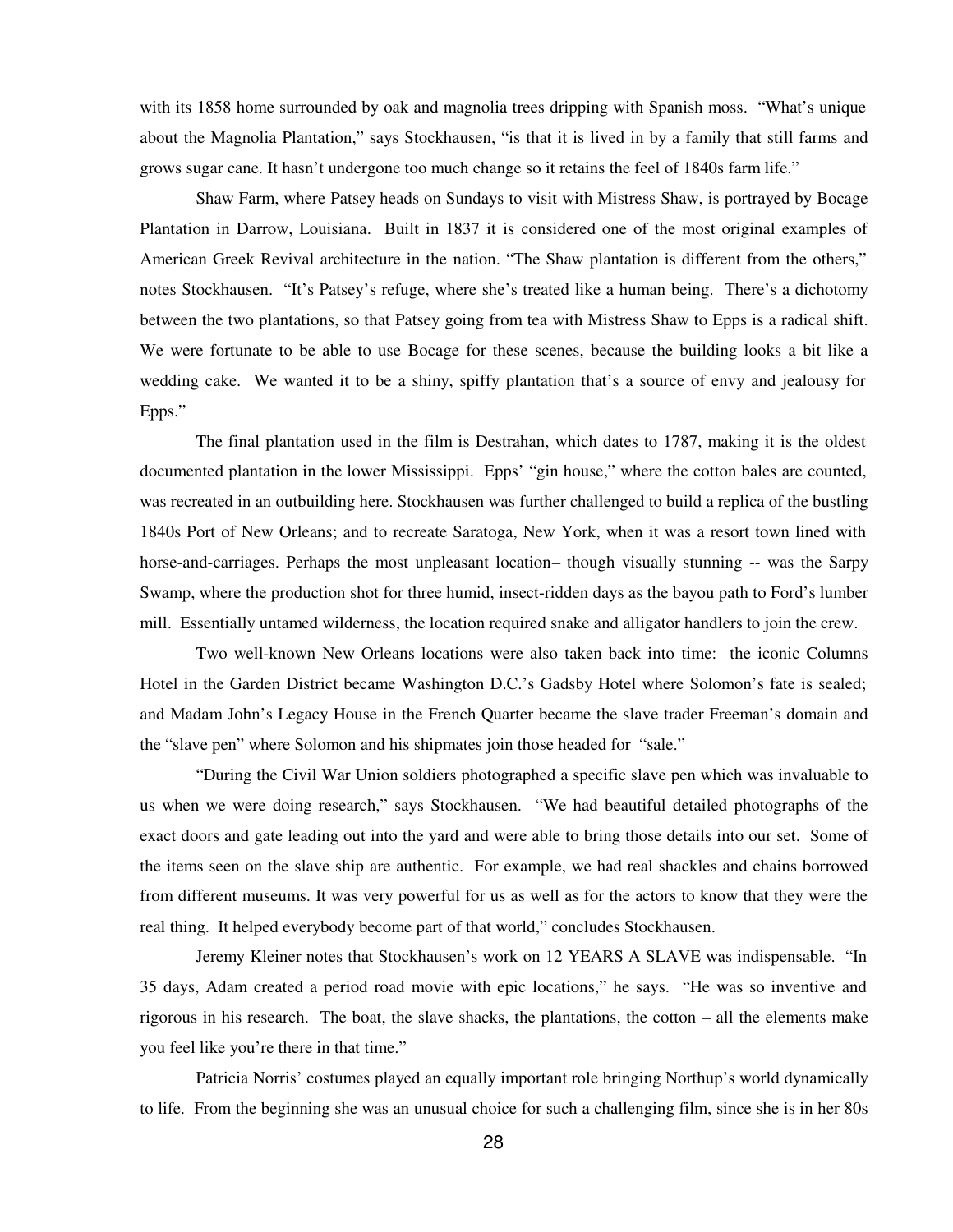with Oscar®-nominated work that spans several decades, but Norris, a life-long history buff, took on the task with determination. "She's just very unique," muses  $M^c$ Queen. "She brought a tremendous amount of detail to the costumes and the littlest things became so important. First and foremost, she's an artist."

Norris's level of detail went literally right down to the dirt. Recalls Gardner: "At one point, Patty sent someone out to get a handful of earth from each of the plantations – and then that same earth was sprinkled on the bottom of the dresses for each location. She works in that incredibly intuitive way."

Norris notes that she faced an uphill battle from the outset because so little information is available about what slaves really wore, but she did as much research as possible, extrapolating from all that she learned and her own rich knowledge of period dress. "There were no photos, and the few etchings from the period were mostly by whites in the North who had never even been to the South," she explains. "Even the slave museums didn't have a lot of authentic clothing. Most of the research came from reading and more reading and my own understanding of what kind of fabrics would have been used."

Throughout, M<sup>c</sup>Queen trusted Norris to fill in the gaps with her own creative and historical instincts. She goes on: "This is a period and a place so unfamiliar to people that you start with what research you can but then you have to really explore. Steve gave me the freedom to do that."

One thing that was clear to Norris is that slave clothing would be largely cast-offs. "Most slaves arrived in the New World naked. So where did they get their clothes? Their owners would have provided them," she explains. "They would have been left-overs, hand-me-downs and off-period dresses for women. Once I got that into my head, it started me on the path."

Despite the stripping away of slaves' former identities, Norris felt that there would be a subtle African influence. "The slave traders tried to deprive people of their culture but in time, African things started creeping back in, a little fabric here and a little color there. Alfre's Mistress Shaw has more stature as a woman married to a white man, so for her, I used colors that look a bit more African."

Norris worked closely with Chiwetel Ejiofor to have his clothing reflect the changes Northup goes through. She started with the more refined look of a 19<sup>th</sup> Century New Yorker, with modest, handmade but citified outfits of the era. His clothing shifts when he's taken captive and sent to Louisiana and, over the next 12 years, the few items he wears day in and day out age and become embedded with literal blood, sweat and tears. "Chiwetel and I spent hours at a time discussing what really happens to clothing over 12 years. His clothing probably caused him suffering on most days but it also helped him because he could experience just how miserable it must have been for Solomon," says Norris.

With Mr. and Mrs. Epps, Norris went for a more genteel look that belies their conflicted natures. "Mrs. Epps' dresses were either imported from England or we hand made them," she notes. "They give us a sense of who she wants to be. Sarah wore them so beautifully and she just has this marvelous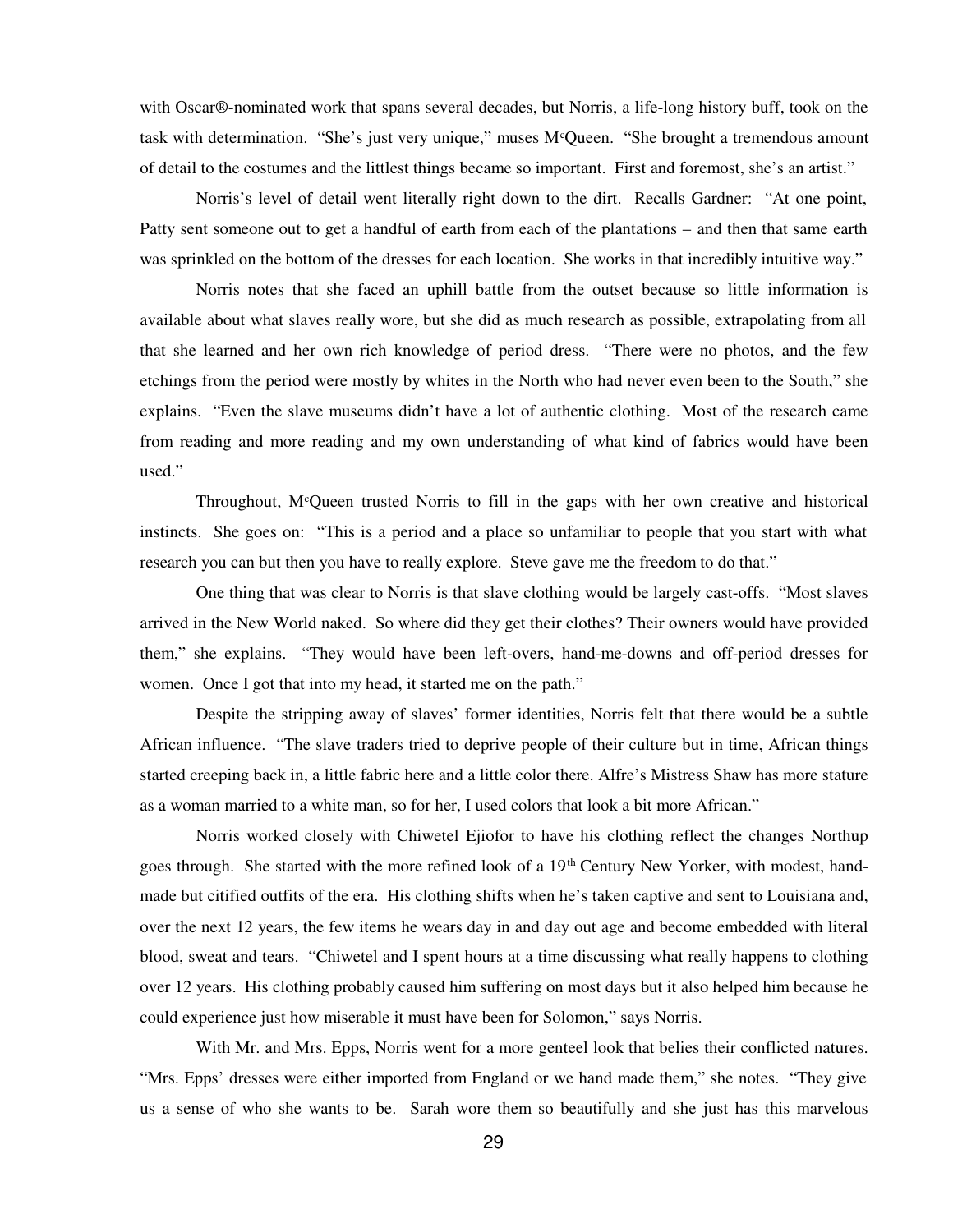carriage that helps to create the character," Norris observes. "For Mr. Epps, there is almost a bit of romance to his outfits, with their poofy sleeves. Steve and I talked about the idea of making him attractive in a way that contrasts his behavior."

For the actors, the clothing was transformative – if physically challenging. Sarah Paulson recalls that her outfits involved "wool and layers of crinolines and petticoats and bloomers and a corset. It couldn't have been more hot! But it also couldn't have felt more authentic."

#### **JOE WALKER ON THE EDITING**

Immersing the audience into Northup's journey was also the goal of editor Joe Walker, who reunites again with M<sup>c</sup>Queen. "Joe is an amazing editor and he's a musician as well, so he has that sense of rhythm and flow, and he knows how to work with equally well with sound," says the director. "I'm very grateful for our relationship."

Walker in turn says of what makes M<sup>c</sup>Queen's style so exciting for an editor: "It all about inviting the audience inside the scenes to invest and investigate, without pushing them towards any one conclusion. And I don't know many other filmmakers who do that."

Right away, Walker realized 12 YEARS A SLAVE would take what he and M<sup>c</sup>Queen have done before to a new level. "This felt like a big step up in terms of scale. The story involves such a huge cast of characters and has such vast historical scope," he says. "At the same time, it has a brilliant vantage point that feels very modern because it's about a man pulled out of his own free life into this extraordinary situation."

In the editing room, Walker and  $M<sup>c</sup>$ Queen played with the film's chronology, ultimately deciding to start the film deep into Northup's journey before going back to his life as a free man in New York. "At some critical stage we decided we ought to start the film in the middle of Solomon's journey," says Walker. "So we give a glimpse into Northup's life as a slave -- and then go back and investigate how he arrived at this point. And from that flowed a lot of the narrative structure."

Much as he enjoyed the intensive creative process with  $M<sup>c</sup>$ Queen, Walker says his favorite part of working on 12 YEARS A SLAVE has been watching audiences experience it in early screenings. "The real satisfaction is seeing the film play well with so many different people, with rich audiences, poor audiences, white audiences, black audiences, all audiences. It's incredibly comforting to me as an editor because it means it is a successfully told story and people are engaging with it."

### **HANS ZIMMER ON THE SCORE**

For the score of 12 YEARS A SLAVE, Academy Award®-winning composer Hans Zimmer